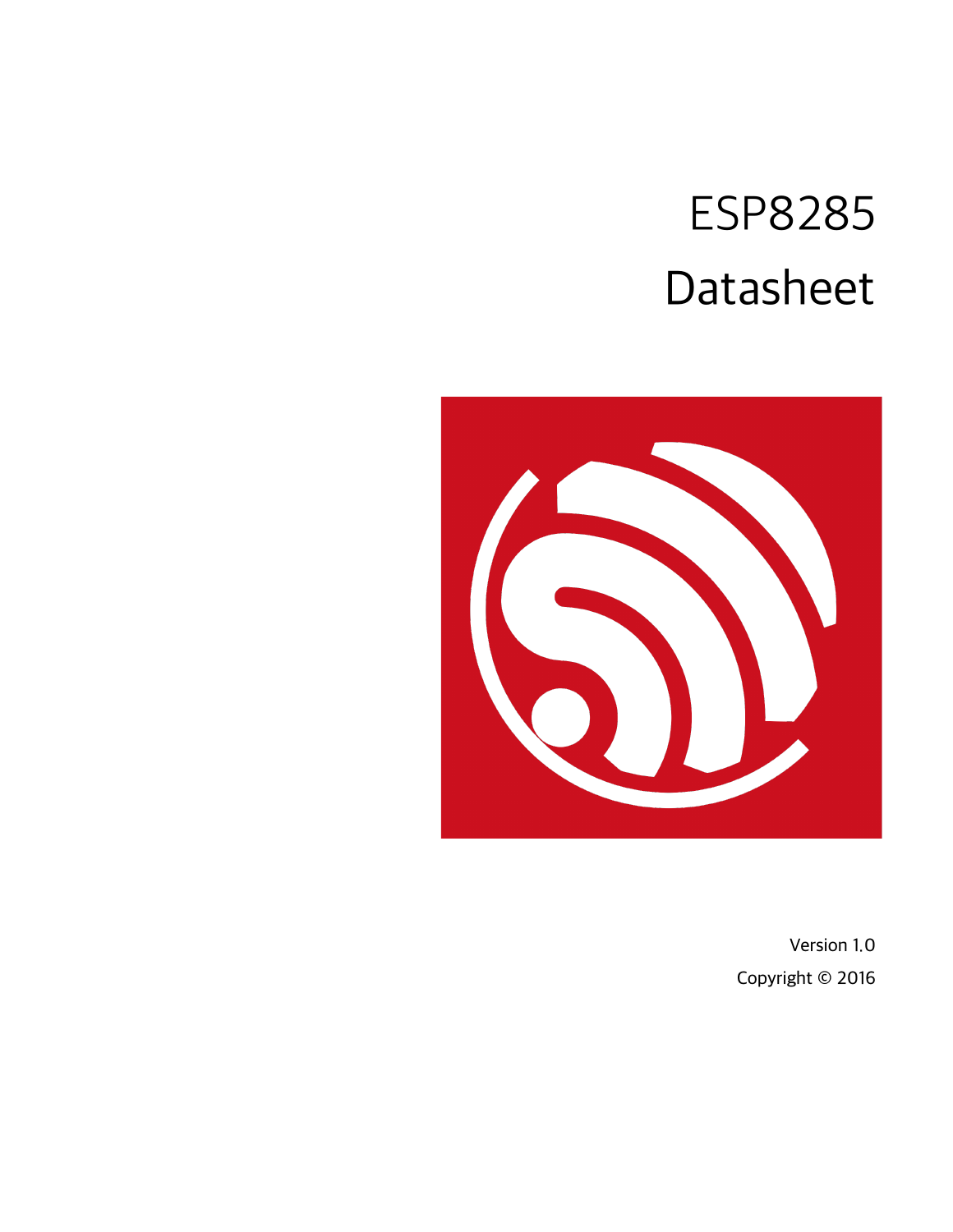## **About This Guide**

This document introduces the specifications of ESP8285 hardware, including the following topics.

| <b>Chapter</b> | <b>Title</b>                     | <b>Subject</b>                                                                                                                                            |
|----------------|----------------------------------|-----------------------------------------------------------------------------------------------------------------------------------------------------------|
| Chapter 1      | Overview                         | Provides overview introduction to ESP8285, including<br>features, protocols, technical parameters and applications.                                       |
| Chapter 2      | Pin Definitions                  | Provides introduction to pin layout and the relevant description.                                                                                         |
| Chapter 3      | <b>Functional Description</b>    | Describes major functional modules and protocols applied on<br>ESP8285 including CPU, flash and memory, clock, radio, Wi-Fi, and<br>low-power management. |
| Chapter 4      | Peripheral Interface             | Provides descriptions of peripheral interfaces integrated on<br>ESP8285.                                                                                  |
| Chapter 5      | <b>Electrical Specifications</b> | Lists the electrical data of ESP8285.                                                                                                                     |
| Chapter 6      | Package Information              | Illustrates the package details for ESP8285.                                                                                                              |
| Appendix       | Pin List                         | Provides detailed pin information including digital die pin list, buffer<br>sheet, register list, and strapping pin list.                                 |

### **Release Notes**

| <b>Date</b> | Version | Release notes   |
|-------------|---------|-----------------|
| 2016.03     | V1.0    | First released. |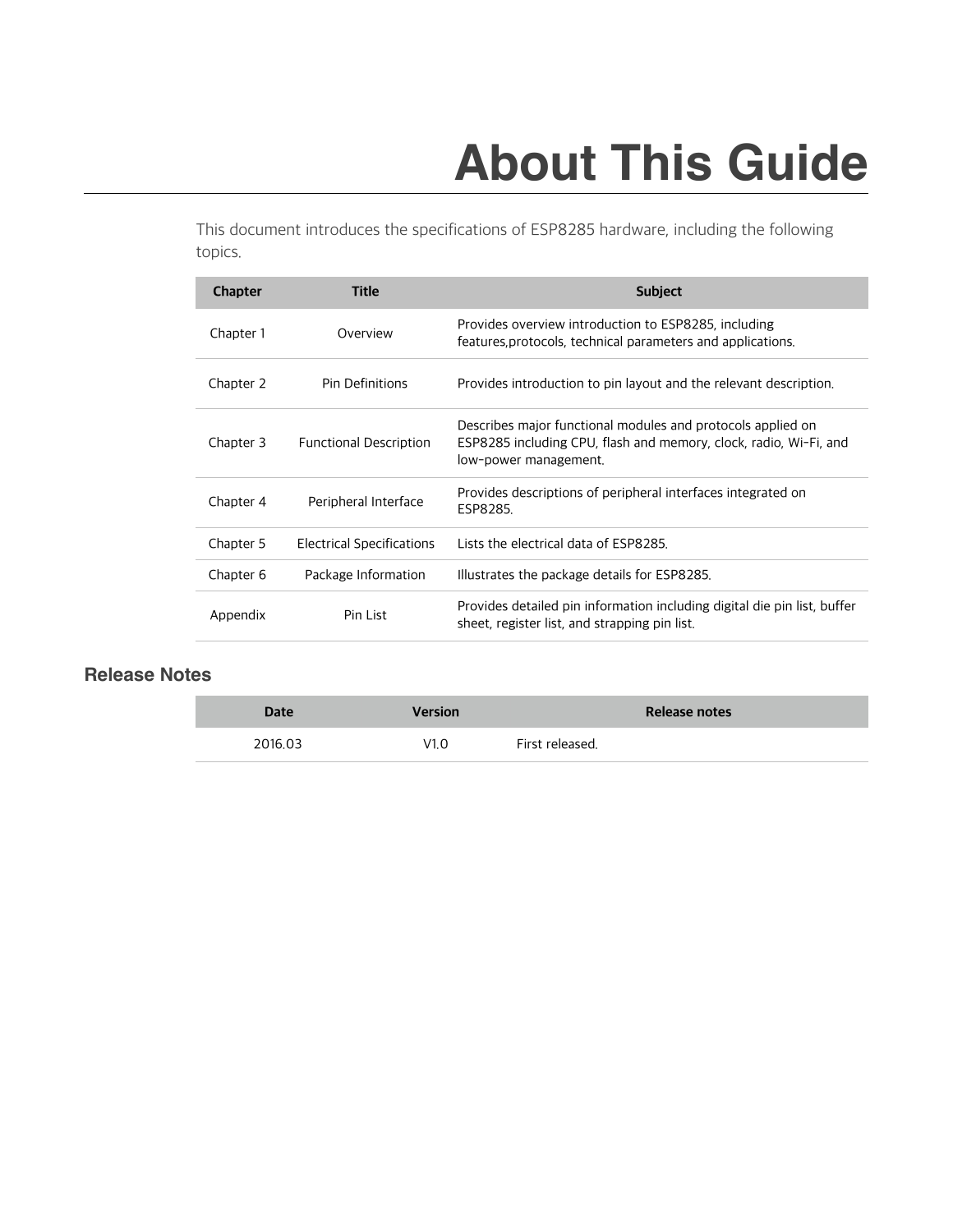## **Table of Contents**

| 1.1. |           |  |  |  |
|------|-----------|--|--|--|
| 1.2. |           |  |  |  |
| 1.3. |           |  |  |  |
|      |           |  |  |  |
| 2.1. |           |  |  |  |
| 2.2. |           |  |  |  |
|      |           |  |  |  |
| 3.1. |           |  |  |  |
|      | 3.11      |  |  |  |
|      | 3.1.2.    |  |  |  |
|      | 3.1.3.    |  |  |  |
| 3.2. |           |  |  |  |
| 3.3. |           |  |  |  |
|      | 3.3.1     |  |  |  |
|      | 3.3.2.    |  |  |  |
| 3.4. |           |  |  |  |
|      | $3.4.1$ . |  |  |  |
|      | 3.4.2.    |  |  |  |
|      | 3.4.3.    |  |  |  |
|      | 3.4.4.    |  |  |  |
| 3.5. |           |  |  |  |
| 3.6. |           |  |  |  |
|      |           |  |  |  |
| 4.1. |           |  |  |  |
| 4.2. |           |  |  |  |
| 4.3. |           |  |  |  |
|      | 4.3.1.    |  |  |  |
|      | 4.3.2.    |  |  |  |
| 4.4. |           |  |  |  |
| 4.5. |           |  |  |  |
| 4.6. |           |  |  |  |
| 4.7. |           |  |  |  |
|      |           |  |  |  |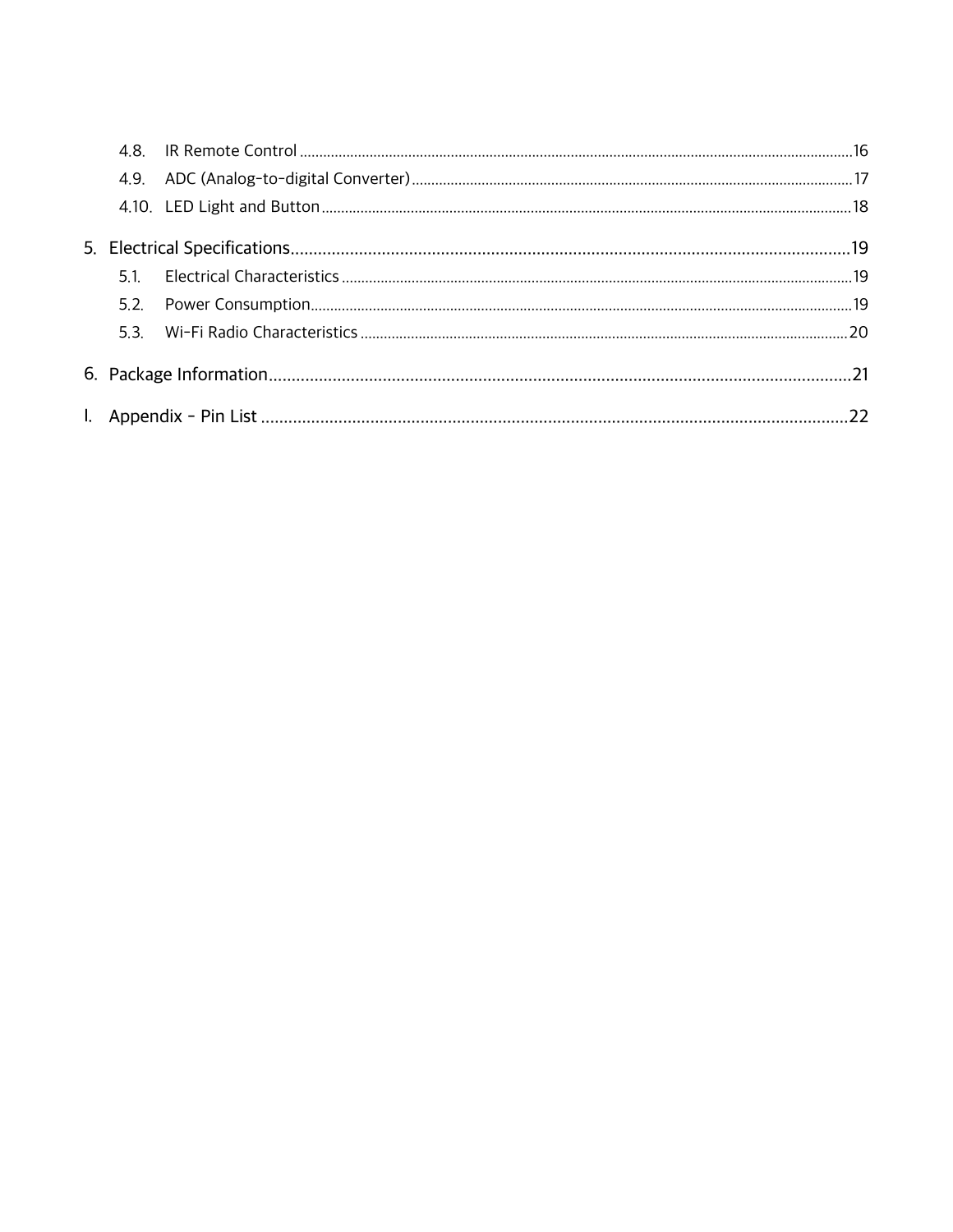

## **1. Overview**

Espressif's ESP8285 delivers highly integrated Wi-Fi SoC solution to meet users' continuous demands for efficient power usage, compact design and reliable performance in the Internet of Things industry.

With the complete and self-contained Wi-Fi networking capabilities, ESP8285 can perform either as a standalone application or as the slave to a host MCU. When ESP8285 hosts the application, it promptly boots up from the external flash. The integrated high-speed cache helps to increase the system performance and optimize the system memory. Also, ESP8285 can be applied to any micro-controller design as a Wi-Fi adaptor through SPI / SDIO or I2C / UART interfaces.

ESP8285 integrates antenna switches, RF balun, power amplifier, low noise receive amplifier, filters and power management modules. The compact design minimizes the PCB size and requires minimal external circuitries.

ESP8285 integrates an enhanced version of Tensilica's L106 Diamond series 32-bit processor and on-chip SRAM. It can be interfaced with external sensors and other devices through the GPIOs. Software Development Kit (SDK) provides sample codes for various applications.

Espressif Systems' Smart Connectivity Platform (ESCP) enables sophisticated features including fast switch between sleep and wake-up mode for energy-efficient purpose, adaptive radio biasing for low-power operation, advance signal processing, spur cancellation and radio coexistence mechanisms for common cellular, Bluetooth, DDR, LVDS, LCD interference mitigation.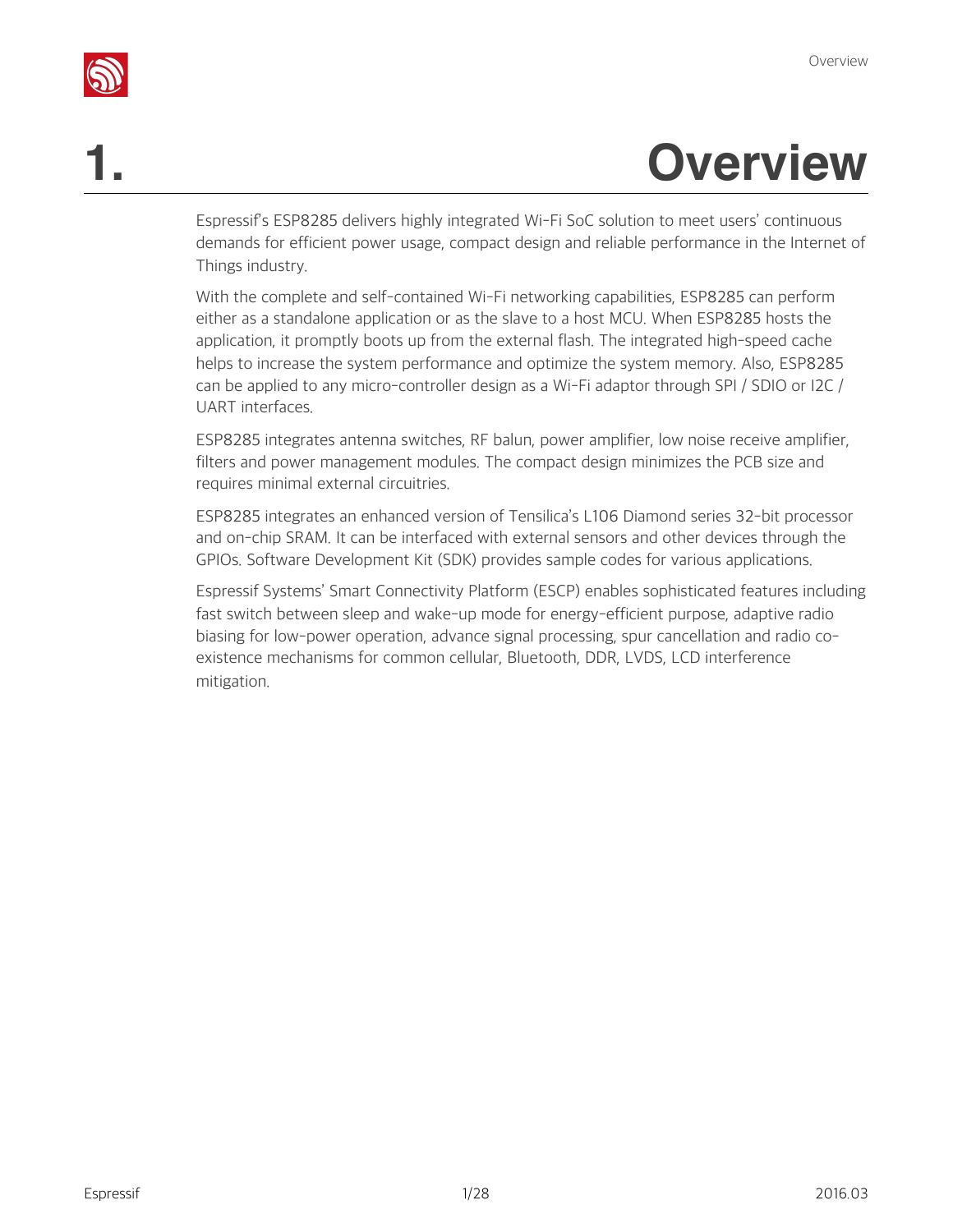

## **1.1. Wi-Fi Protocol**

- 802.11 b/g/n/d/e/i/k/r support
- Wi-Fi Direct (P2P) support
- P2P Discovery, P2P Group Owner mode, P2P Power Management
- Infrastructure BSS Station mode / P2P mode / softAP mode support
- Hardware accelerators for CCMP (CBC-MAC, counter mode), TKIP (MIC, RC4), WAPI (SMS4), WEP (RC4), CRC
- WPA/WPA2 PSK, and WPS driver
- Additional 802.11i security features such as pre-authentication, and TSN
- Open Interface for various upper layer authentication schemes over EAP such as TLS, PEAP, LEAP, SIM, AKA, or customer specific
- 802.11n support (2.4 GHz)
- Supports MIMO 1×1 and 2×1, STBC, A-MPDU and A-MSDU aggregation and 0.4μs guard interval
- WMM power save U-APSD
- Multiple queue management to fully utilize traffic prioritization defined by 802.11e standard
- UMA compliant and certified
- 802.1h/RFC1042 frame encapsulation
- Scattered DMA for optimal CPU off load on Zero Copy data transfer operations
- Antenna diversity and selection (software managed hardware)
- Clock/power gating combined with 802.11-compliant power management dynamically adapted to current connection condition providing minimal power consumption
- Adaptive rate fallback algorithm sets the optimum transmission rate and Tx power based on actual SNR and packet loss information
- Automatic retransmission and response on MAC to avoid packet discarding on slow host environment
- Seamless roaming support
- Configurable packet traffic arbitration (PTA) with dedicated slave processor based design provides flexible and exact timing Bluetooth co-existence support for a wide range of Bluetooth Chip vendors;
- Dual and single antenna Bluetooth coexistence support with optional simultaneous receive (Wi-Fi/Bluetooth) capability.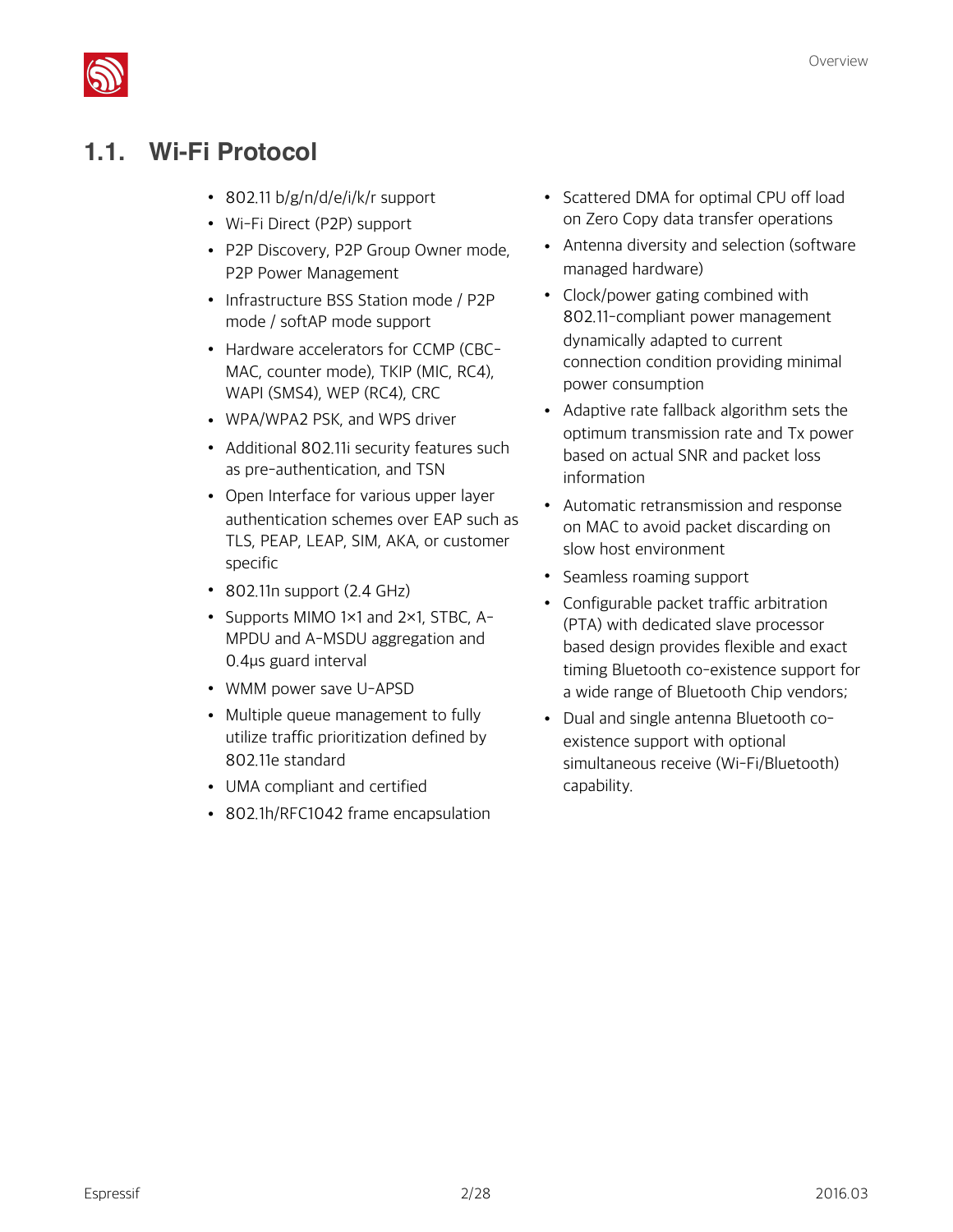

## **1.2. Main Technical Parameters and Functions**

| Table 1-1: Major Technical Parameters |  |  |
|---------------------------------------|--|--|
|---------------------------------------|--|--|

|                 | Certificates                | FCC/CE/TELEC/SRRC                                                                    |  |  |
|-----------------|-----------------------------|--------------------------------------------------------------------------------------|--|--|
|                 | Wi-Fi Protocles             | 802.11 b/g/n                                                                         |  |  |
|                 | Frequency Range             | $2.4G \sim 2.5G (2400M \sim 2483.5M)$                                                |  |  |
|                 |                             | 802.11 b: +20 dBm                                                                    |  |  |
| Wi-Fi           | <b>Tx Power</b>             | 802.11 g: +17 dBm                                                                    |  |  |
|                 |                             | 802.11 n: +14 dBm                                                                    |  |  |
|                 |                             | 802.11 b: -91 dbm (11 Mbps)                                                          |  |  |
|                 | Rx Sensitivity              | 802.11 g: -75 dbm (54 Mbps)                                                          |  |  |
|                 |                             | 802.11 n: -72 dbm (MCS7)                                                             |  |  |
|                 | Types of Antenna            | PCB Trace, External, IPEX Connector, Ceramic Chip                                    |  |  |
|                 | <b>CPU</b>                  | Tensilica L106 32-bit micro controller                                               |  |  |
|                 | Peripheral Bus              | UART/SDIO/SPI/I2C/I2S/IR Remote Control                                              |  |  |
|                 |                             | GPIO/ADC/PWM                                                                         |  |  |
|                 | Operating Voltage           | $3.0V \sim 3.6V$                                                                     |  |  |
| <b>Hardware</b> | <b>Operating Current</b>    | Average value: 80mA                                                                  |  |  |
|                 | Operating Temperature Range | $-40^{\circ}$ C ~ 125 $^{\circ}$ C                                                   |  |  |
|                 | Ambient Temperature Range   | Normal temperature                                                                   |  |  |
|                 | Package Size                | 5x5mm                                                                                |  |  |
|                 | External Interface          | N/A                                                                                  |  |  |
|                 | Wi-Fi mode                  | station/softAP/SoftAP+station                                                        |  |  |
|                 | Security                    | WPA/WPA2                                                                             |  |  |
|                 | Encryption                  | WEP/TKIP/AES                                                                         |  |  |
| <b>Software</b> | Firmware Upgrade            | UART Download / OTA (via network)                                                    |  |  |
|                 | Software Development        | Supports Cloud Server Development / Firmware and<br>SDK for fast on-chip programming |  |  |
|                 | Network Protocols           | IPv4, TCP/UDP/HTTP/FTP                                                               |  |  |
|                 | User Configuration          | AT Instruction Set, Cloud Server, Android/iOS App                                    |  |  |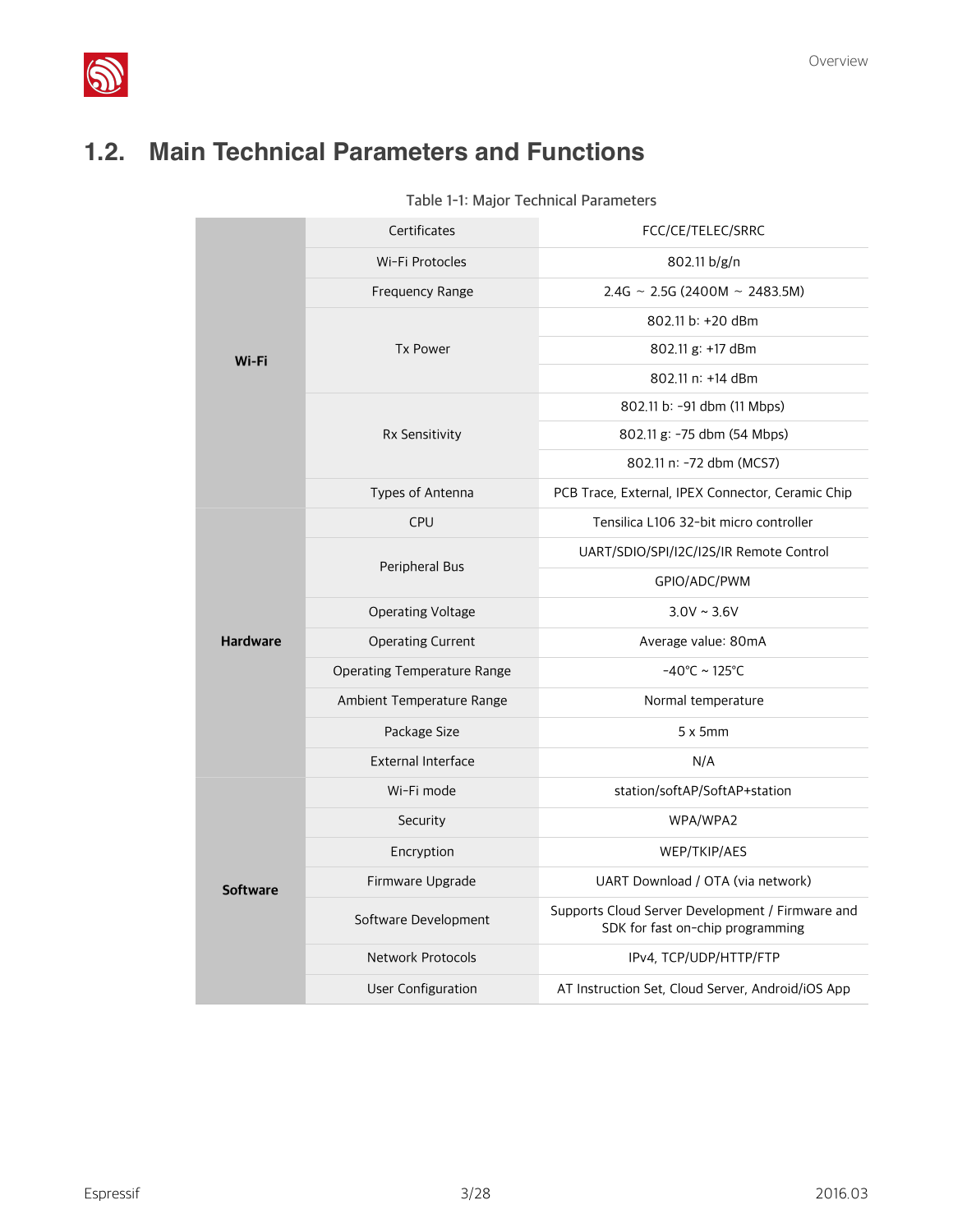

## **1.3. Applications**

- Home Appliances
- Home Automation
- Smart Plugs and Lights
- Mesh Network
- Industrial Wireless Control
- Baby Monitors
- IP Cameras
- Sensor Networks
- Wearable Electronics
- Wi-Fi Location-aware Devices
- Security ID Tags
- Wi-Fi Position System Beacons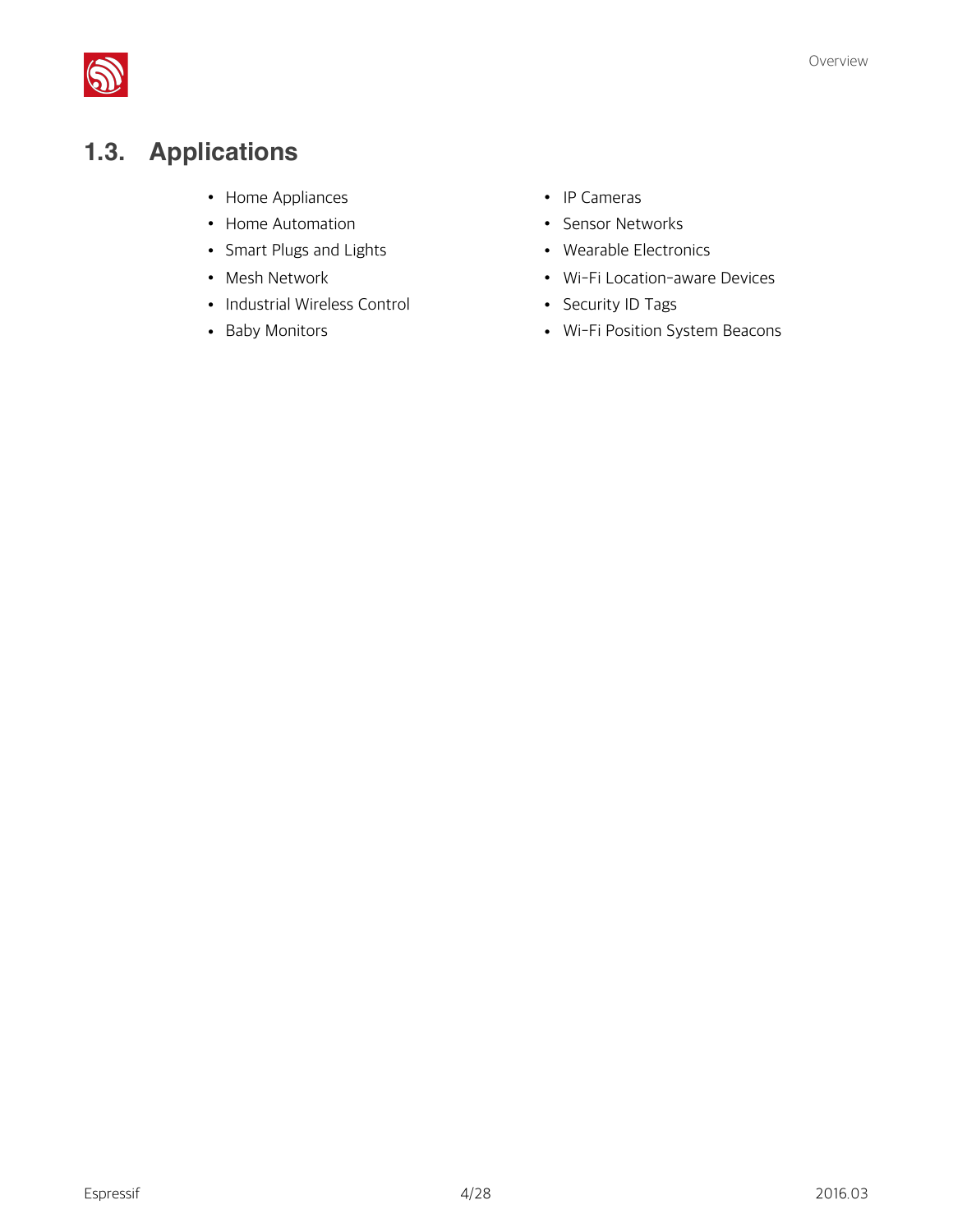

## **2. Pin Definitions**

## **2.1. Pin Layout**



**Figure 2-1: Pin Layout**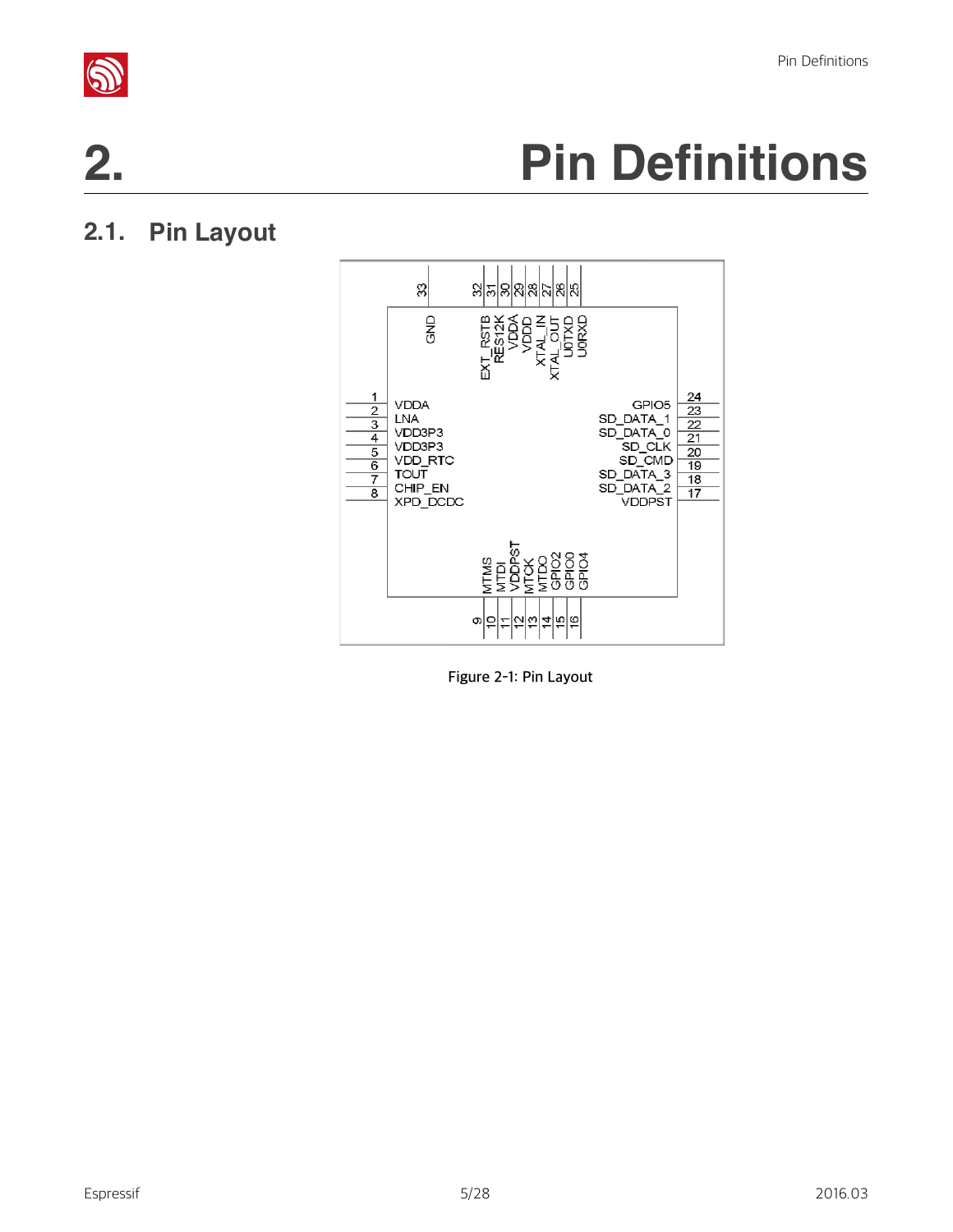

## **2.2. Pin Description**

### **Pin Name Type Function** 1 VDDA P Analog Power 3.0V ~ 3.6V 2 LNA I/O RF Antenna Interface. Chip Output Impedance=50Ω No matching required but it is recommend that the  $\pi$ -type matching network is retained. 3 VDD3P3 P Amplifier Power 3.0V ~ 3.6V 4 VDD3P3 P Amplifier Power 3.0V ~ 3.6V 5 VDD\_RTC P NC (1.1V) 6 TOUT I ADC Pin (note: an internal pin of the chip) can be used to check the power voltage of VDD3P3 (Pin 3 and Pin4) or the input voltage of TOUT (Pin 6). These two functions cannot be used simultaneously. <sup>7</sup> CHIP\_PU <sup>I</sup> Chip Enable. High: On, chip works properly; Low: Off, small current 8 XPD\_DCDC I/O Deep-Sleep Wakeup ; GPIO16 9 MTMS I/O GPIO14; HSPI\_CLK 10 MTDI I/O GPIO12; HSPI\_MISO 11 VDDPST P Digital/IO Power Supply (1.8V ~ 3.3V) 12 MTCK I/O GPIO13; HSPI\_MOSI; UARTO\_CTS 13 MTDO I/O GPIO15; HSPI\_CS; UARTO\_RTS 14 GPIO2 I/O UART Tx during flash programming; GPIO2 15 GPIO0 I/O GPIO0; SPI\_CS2 16 GPIO4 I/O GPIO4 17 VDDPST P Digital/IO Power Supply (1.8V ~ 3.3V) 18 SDIO\_DATA\_2 I/O Connect to SD\_D2 (Series R: 200Ω); SPIHD; HSPIHD; GPIO9 19 SDIO\_DATA\_3 I/O Connect to SD\_D3 (Series R: 200Ω); SPIWP; HSPIWP; GPIO10 20 SDIO\_CMD I/O Connect to SD\_CMD (Series R: 200Ω); SPI\_CS0; GPIO11 21 SDIO\_CLK I/O Connect to SD\_CLK (Series R: 200Ω); SPI\_CLK; GPIO6 22 SDIO\_DATA\_0 I/O Connect to SD\_D0 (Series R: 200Ω); SPI\_MSIO; GPIO7 23 SDIO\_DATA\_1 I/O Connect to SD\_D1 (Series R: 200Ω); SPI\_MOSI; GPIO8 24 GPIO5 I/O GPIO5 25 U0RXD I/O UART Rx during flash programming; GPIO3 26 UOTXD I/O UART Tx during flash progamming; GPIO1; SPI\_CS1 27 XTAL\_OUT I/O Connect to crystal oscillator output, can be used to provide BT

#### **Table 2-1: Pin Description**

clock input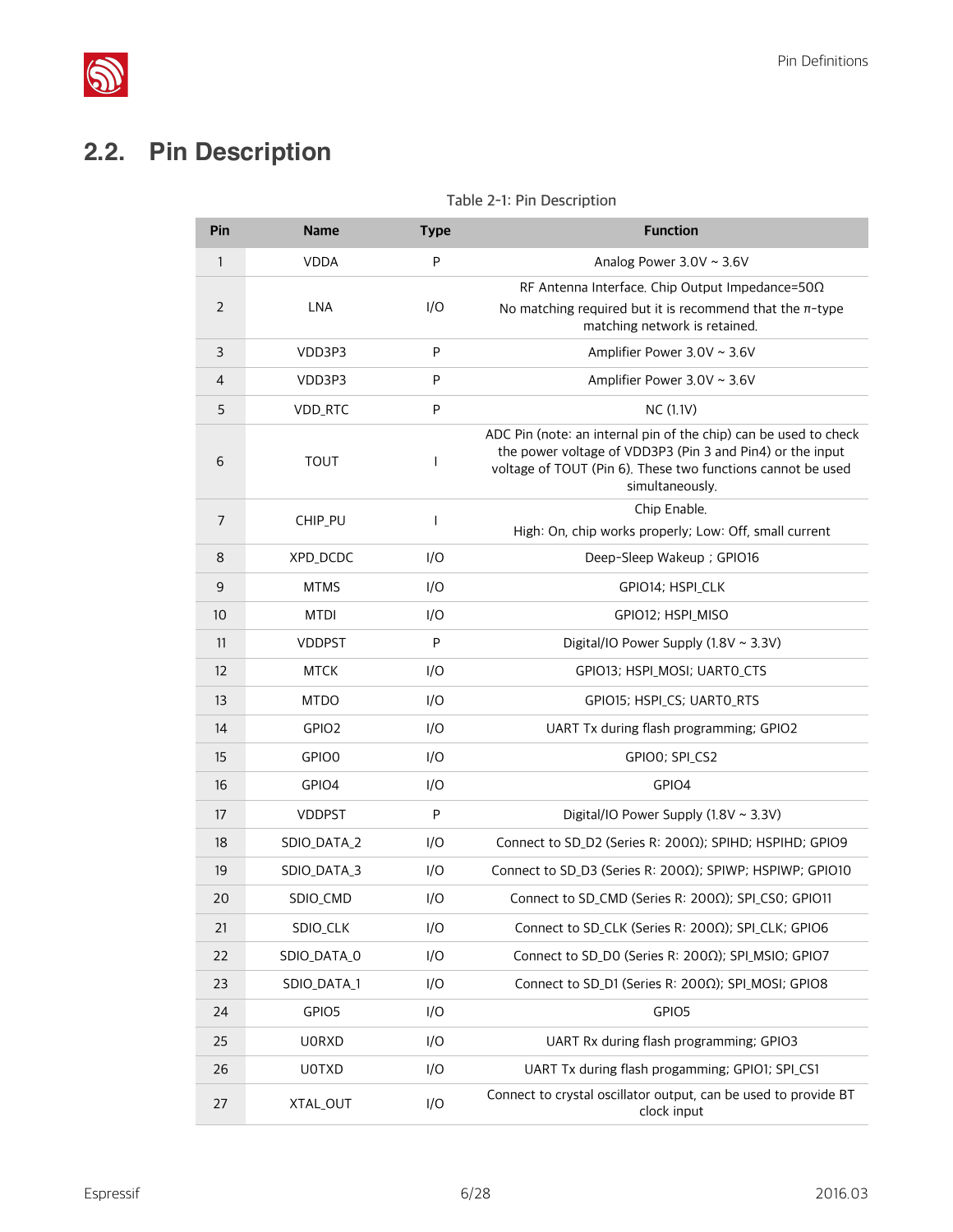

| Pin | <b>Name</b> | Type | <b>Function</b>                                                           |
|-----|-------------|------|---------------------------------------------------------------------------|
| 28  | XTAL IN     | I/O  | Connect to crystal oscillator input                                       |
| 29  | VDDD        | P    | Analog Power $3.0V \sim 3.6V$                                             |
| 30  | <b>VDDA</b> | P    | Analog Power $3.0V \sim 3.6V$                                             |
| 31  | RES12K      |      | Serial connection with a 12 k $\Omega$ resistor and connect to the ground |
| 32  | EXT RSTB    |      | External reset signal (Low voltage level: Active)                         |

#### **Note:**

GPIO2, GPIO0, and MTDO are configurable on PCB as the 3-bit strapping register that determines the booting mode and the SDIO timing mode.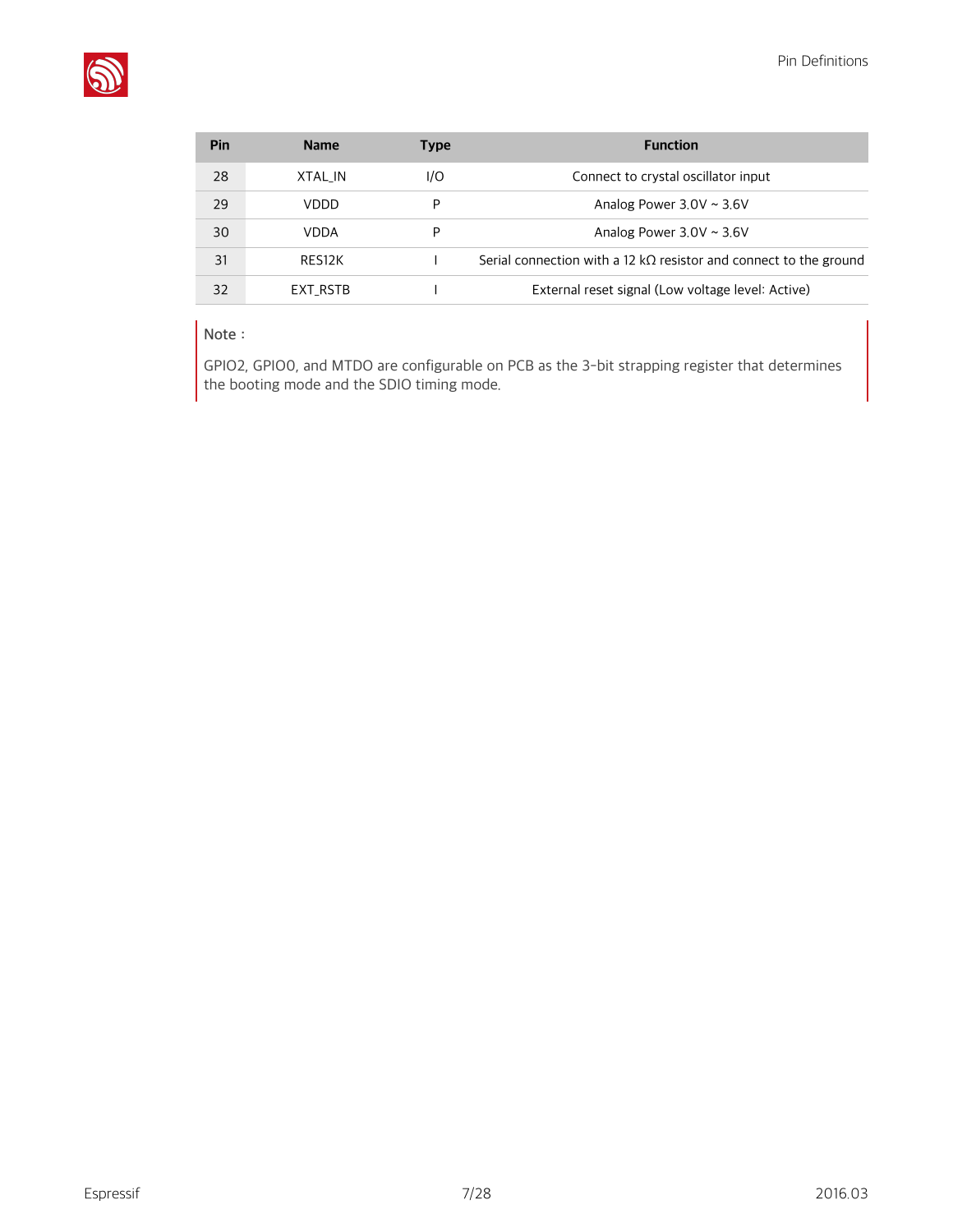

## **3. Functional Description**

RF Analog MAC | Interface receive receive SPI Flash Registers RF balun Switch Digital baseband Digital baseband CPU SPI RF Analog transmit transmit GPIO **Sequencers**  $I2C$ Accelerator **VCO** PLL  $\left\vert -\right\vert$  VCO  $\left\vert -\right\vert$  1/2  $\left\vert \ \ \right\vert$  PLL PMU | Crystal | Bias circuits | | SRAM | | PMU

The functional diagram of ESP8285 is shown as in Figure 3-1.



## **3.1. CPU, Memory, and Flash**

#### **3.1.1. CPU**

ESP8285 is embedded with Tensilica L106 32-bit micro controller (MCU) and ultra-low-power 16-bit RSIC. The CPU clock speed is 80 MHz. It can also reach a maximum value of 160 MHz. Real Time Operation System (RTOS) is enabled. Currently, only 20% of MIPS has been occupied by the Wi-Fi stack, the rest can all be used for user application programming and development. The CPU interfaces include:

- Programmable RAM/ROM interfaces (iBus), which can be connected with memory controller, and can also be used to visit external flash;
- Data RAM interface (dBus), which can connected with memory controller;
- AHB interface which can be used to visit the register.

#### **3.1.2. Internal Memory**

ESP8285 Wi-Fi SoC is embedded with memory controller, including SRAM and ROM. MCU can access the memory units through iBus, dBus, and AHB interfaces.

According to the current version of SDK provided, When ESP8285 is working under the station mode and is connected to the router, programmable SRAM space accessible to user in heap and data section is 50KB.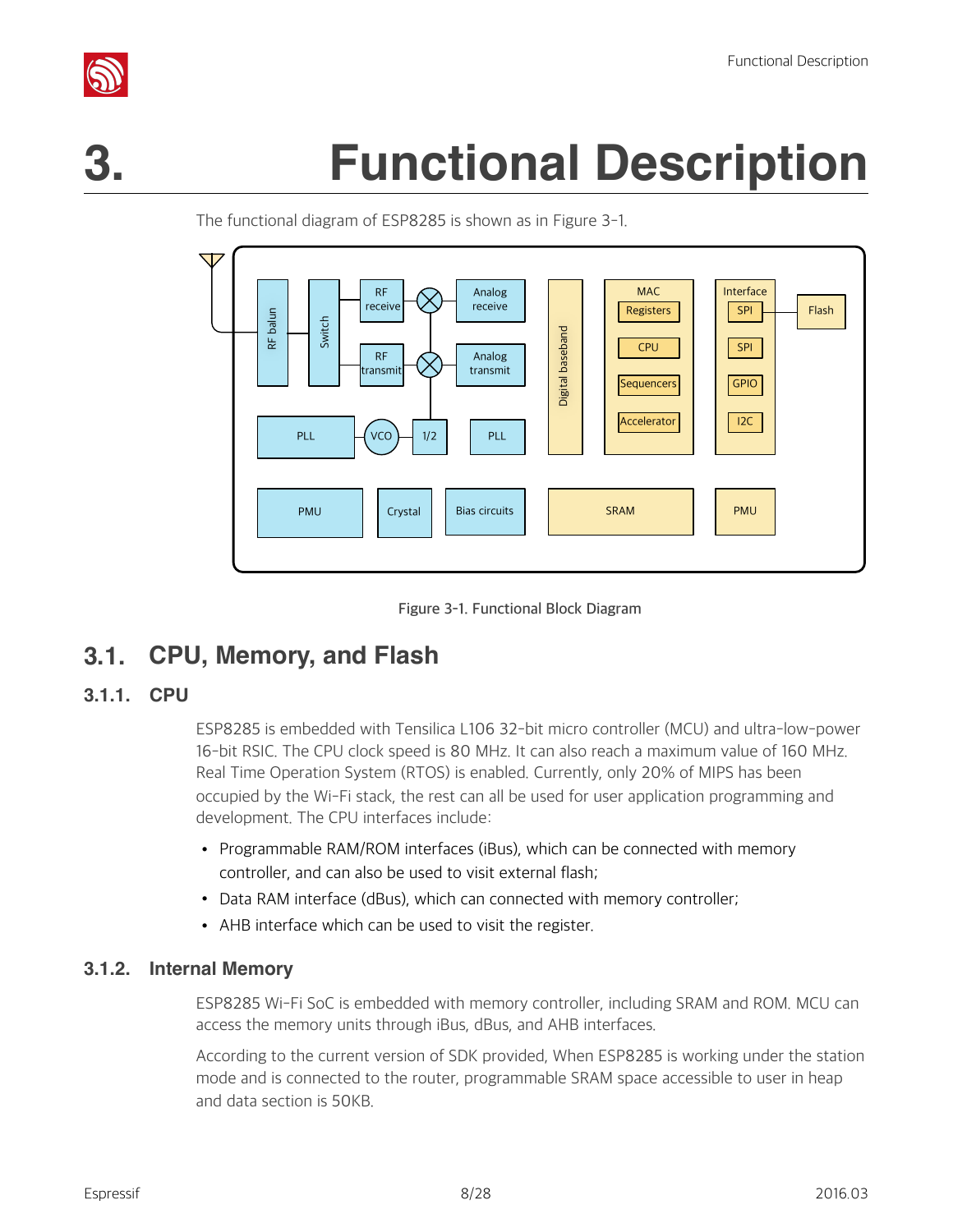

### **3.1.3. Internal SPI Flash**

An internal SPI flash is built in ESP8285 to store user programs.

- Memory size: 1 Mbyte
- SPI mode: Dual Out

### **3.2. AHB and AHB Blocks**

The AHB block performs as an arbiter. It controls the AHB interfaces through the MAC, SDIO (host) and CPU. Depending on the address, the AHB data requests can go into one of the two slaves.

- APB block
- Flash controller (usually for standalone applications)

Data requests to the memory controller are usually high speed requests, and requests to the APB block are usually register access.

The APB block acts as a decoder that only accesses the programmable registers within the main blocks of ESP8285. Depending on the address, the APB request can go to radio, SI/SPI, SDIO (host), GPIO, UART, real-time clock (RTC), MAC or digital baseband.

### **3.3. Clock**

#### **3.3.1. High Frequency Clock**

The high frequency clock on ESP8285 is used to drive both transmit and receive mixers. This clock is generated from internal crystal oscillator and external crystal. The crystal frequency ranges from 26 MHz to 52 MHz.

The internal calibration inside the crystal oscillator ensures that a wide range of crystals can be used, nevertheless the quality of the crystal is still a factor to consider to have reasonable phase noise and good Wi-Fi sensitivity. Refer to Table 3-1 to measure the frequency offset.

| <b>Parameter</b>                                              | Symbol             | Min           | <b>Max</b> | Unit |
|---------------------------------------------------------------|--------------------|---------------|------------|------|
| Frequency                                                     | <b>FXO</b>         | 26            | 52         | MHz  |
| Loading capacitance                                           | CL                 |               | 32         | рF   |
| Motional capacitance                                          | <b>CM</b>          | $\mathcal{P}$ | 5          | рF   |
| Series resistance                                             | <b>RS</b>          | $\Omega$      | 65         | Ω    |
| Frequency tolerance                                           | <b>AFXO</b>        | $-15$         | 15         | ppm  |
| Frequency vs temperature ( $-25^{\circ}$ C ~ 75 $^{\circ}$ C) | $\Delta$ FXO, Temp | -15           | 15         | ppm  |

|  | Table 3-1: High Frequency Clock Specifications |  |  |  |
|--|------------------------------------------------|--|--|--|
|--|------------------------------------------------|--|--|--|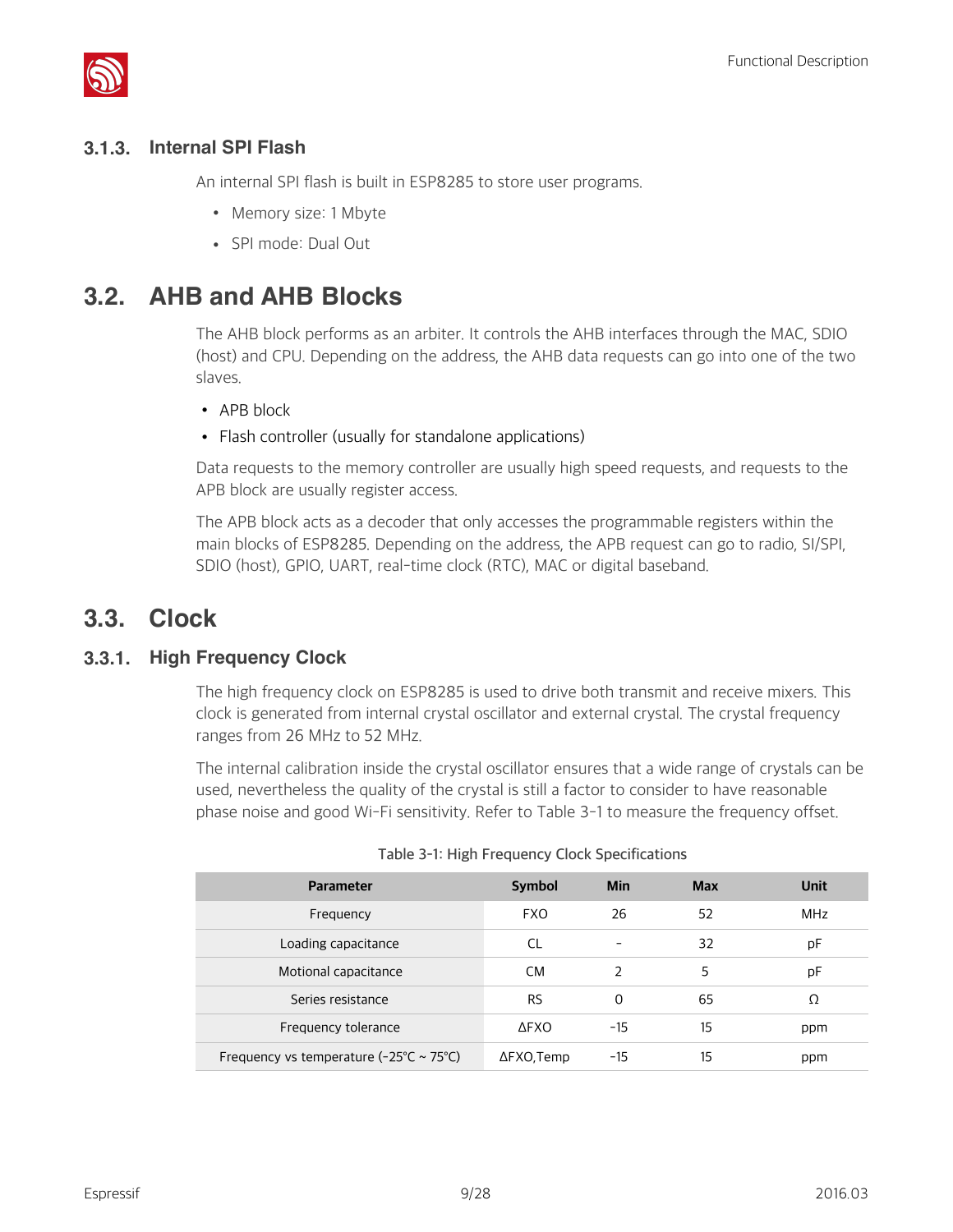

#### **3.3.2. External Clock Requirements**

An externally generated clock is available with the frequency ranging from 26 MHz to 52 MHz. The following characteristics are expected to achieve good performance of radio.

| <b>Parameter</b>                         | Symbol                   | Min             | <b>Max</b> | Unit   |
|------------------------------------------|--------------------------|-----------------|------------|--------|
| Clock amplitude                          | VXO                      | 0.2             |            | Vpp    |
| External clock accuracy                  | ΔFXO, EXT                | -15             | 15         | ppm    |
| Phase noise @1kHz offset, 40 MHz clock   | $\qquad \qquad$          | $\qquad \qquad$ | $-120$     | dBc/Hz |
| Phase noise @10kHz offset, 40 MHz clock  | $\overline{\phantom{a}}$ | $\qquad \qquad$ | $-130$     | dBc/Hz |
| Phase noise @100kHz offset, 40 MHz clock | $\qquad \qquad$          |                 | $-138$     | dBc/Hz |

#### **Table 3-2: External Clock Reference**

### **3.4. Radio**

ESP8285 radio consists of the following blocks.

- 2.4 GHz receiver
- 2.4 GHz transmitter
- High speed clock generators and crystal oscillator
- Real time clock
- Bias and regulators
- Power management

#### **3.4.1. Channel Frequencies**

The RF transceiver supports the following channels according to IEEE802.11b/g/n standards.

| <b>Channel No.</b> | <b>Frequency (MHz)</b> | <b>Channel No.</b> | <b>Frequency (MHz)</b> |
|--------------------|------------------------|--------------------|------------------------|
|                    | 2412                   | 8                  | 2447                   |
| $\mathcal{P}$      | 2417                   | 9                  | 2452                   |
| 3                  | 2422                   | 10                 | 2457                   |
| $\overline{4}$     | 2427                   | 11                 | 2462                   |
| 5                  | 2432                   | 12                 | 2467                   |
| 6                  | 2437                   | 13                 | 2472                   |
|                    | 2442                   | 14                 | 2484                   |

#### **Table 3-3: Frequency Channel**

#### **3.4.2. 2.4 GHz Receiver**

The 2.4 GHz receiver down-converts the RF signals to quadrature baseband signals and converts them to the digital domain with 2 high resolution high speed ADCs. To adapt to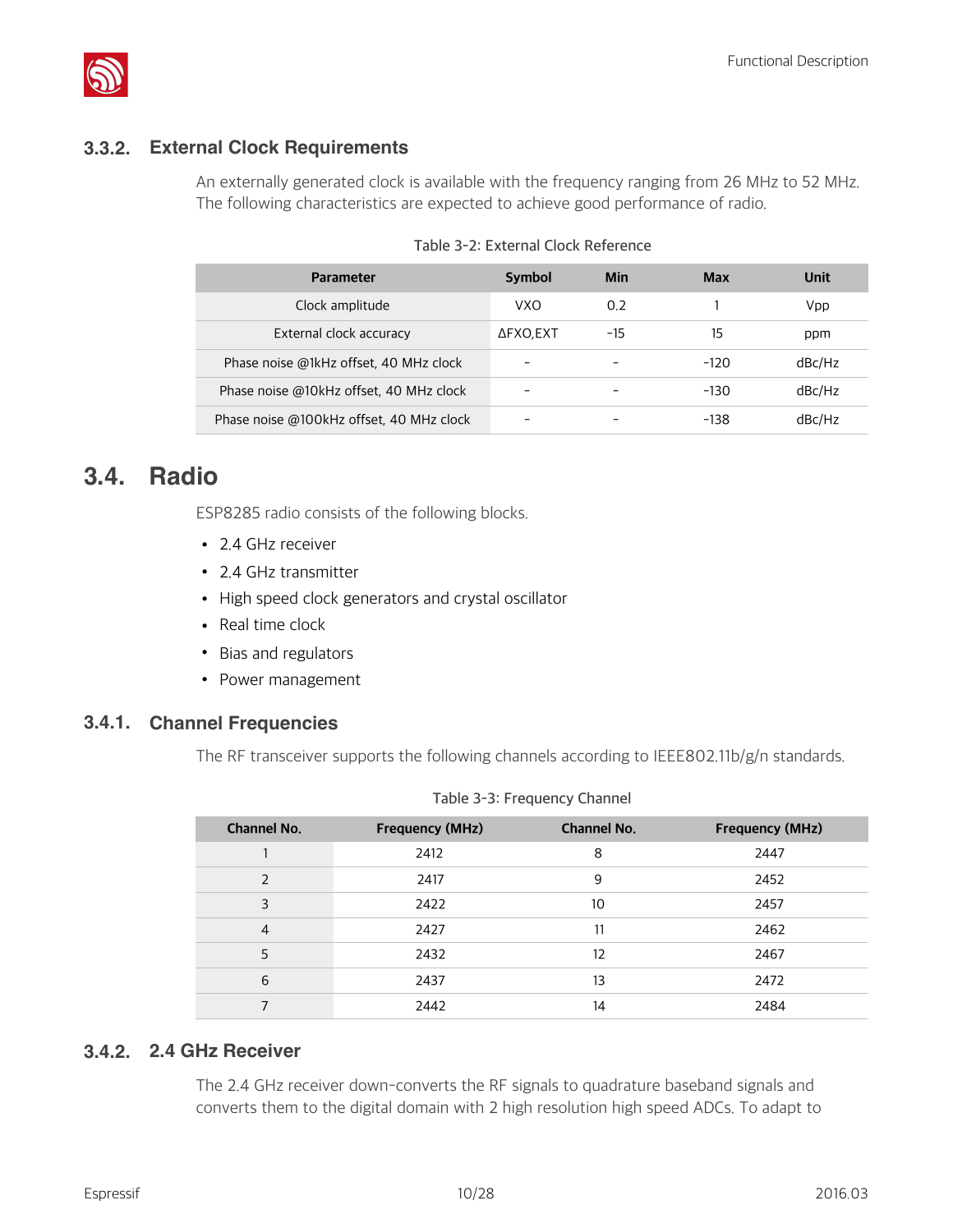

varying signal channel conditions, RF filters, automatic gain control (AGC), DC offset cancelation circuits and baseband filters are integrated within ESP8285.

#### **3.4.3. 2.4 GHz Transmitter**

The 2.4 GHz transmitter up-converts the quadrature baseband signals to 2.4 GHz, and drives the antenna with a high-power CMOS power amplifier. The function of digital calibration further improves the linearity of the power amplifier, enabling a state of art performance of delivering +19.5 dBm average power for 802.11b transmission and +16 dBm for 802.11n transmission.

Additional calibrations are integrated to offset any imperfections of the radio, such as:

- Carrier leakage
- I/Q phase matching
- Baseband nonlinearities

These built-in calibration functions reduce the product test time and make the test equipment unnecessary.

#### **3.4.4. Clock Generator**

The clock generator generates quadrature 2.4 GHz clock signals for the receiver and transmitter. All components of the clock generator are integrated on the chip, including all inductors, varactors, filters, regulators and dividers.

The clock generator has built-in calibration and self test circuits. Quadrature clock phases and phase noise are optimized on-chip with patented calibration algorithms to ensure the best performance of the receiver and transmitter.

### **3.5. Wi-Fi**

ESP8285 implements TCP/IP, the full 802.11 b/g/n/e/i WLAN MAC protocol and Wi-Fi Direct specification. It supports not only basic service set (BSS) operations under the distributed control function (DCF) but also P2P group operation compliant with the latest Wi-Fi P2P protocol. Low level protocol functions are handled automatically by ESP8285:

- RTS/CTS
- acknowledgement
- fragmentation and defragmentation
- aggregation
- frame encapsulation (802.11h/RFC 1042)
- automatic beacon monitoring / scanning, and
- P2P Wi-Fi direct

Passive or active scanning, as well as P2P discovery procedure is performed autonomously once initiated by the appropriate command. Power management is handled with minimum interaction with host to minimize active duty period.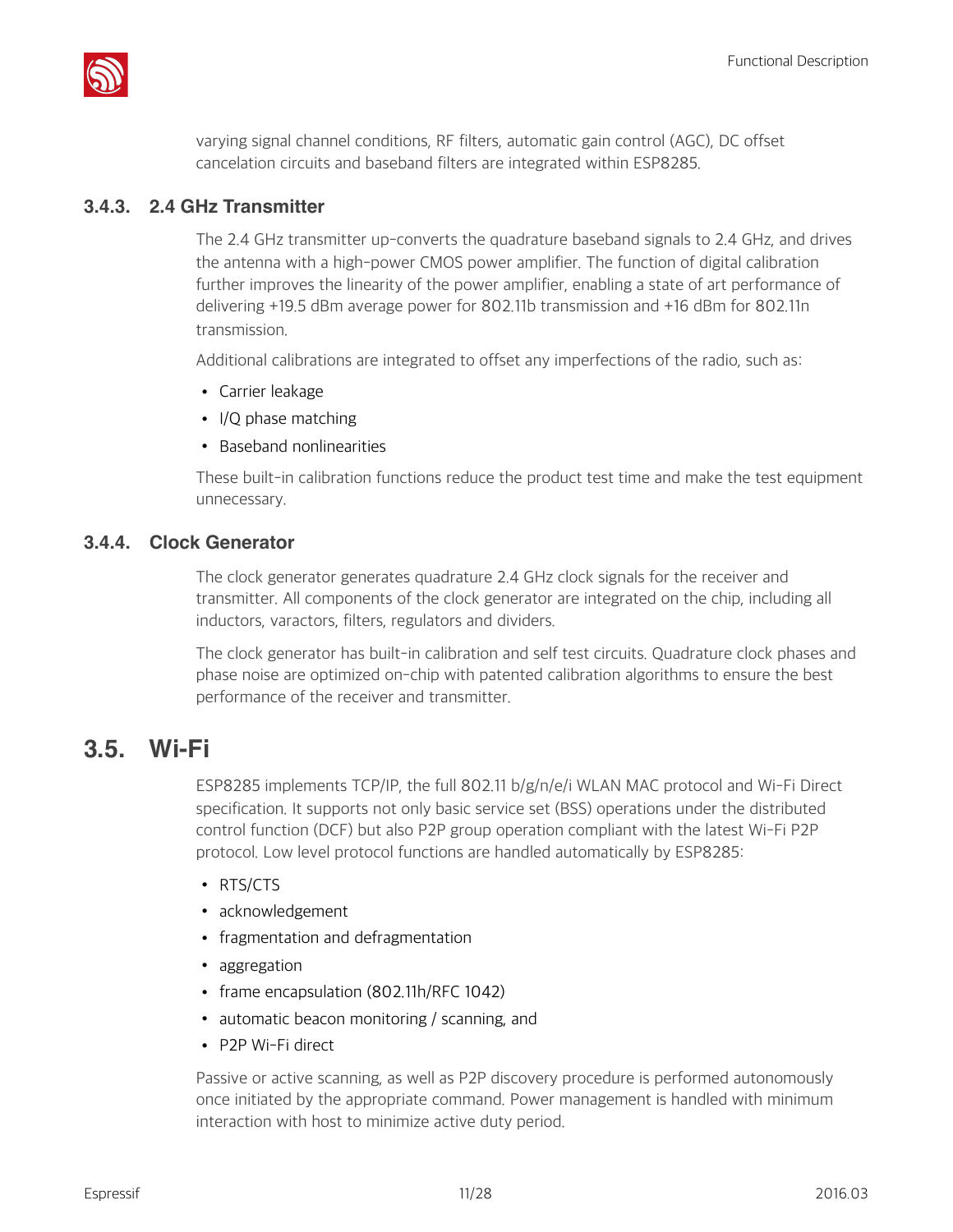

## **3.6. Low-Power Management**

ESP8285 is dedicated designed for mobile devices, wearable electronics and the Internet of Things applications with advanced power management technologies.

The low-power architecture operates in 3 modes: active mode, sleep mode and deep sleep mode. ESP8285 consumes about than 20μA in deep sleep mode (with RTC clock still running) and less than 1.0mA (DTIM=3) or less than 0.6mA (DTIM=10) to stay connected to the access point.

- **Off**: CHIP\_PU pin is low. The RTC is disabled. All registers are cleared.
- **Deep sleep**: Only RTC is powered on the rest of the chip is powered off. Recovery memory of RTC can keep basic Wi-Fi connecting information.
- **Sleep**: Only the RTC is operating. The crystal oscillator is disabled. Any wake-up events (MAC, host, RTC timer, external interrupts) will put the chip into the wake up mode.
- **Wake up**: In this state, the system switches from the sleep states to the PWR mode. The crystal oscillator and PLLs are enabled.
- **On**: The high speed clock is operational and sent to each block enabled by the clock control register. Lower level clock gating is implemented at the block level, including the CPU, which can be gated off using the WAITI instruction while the system is on.



**Figure 3-2: Power Management**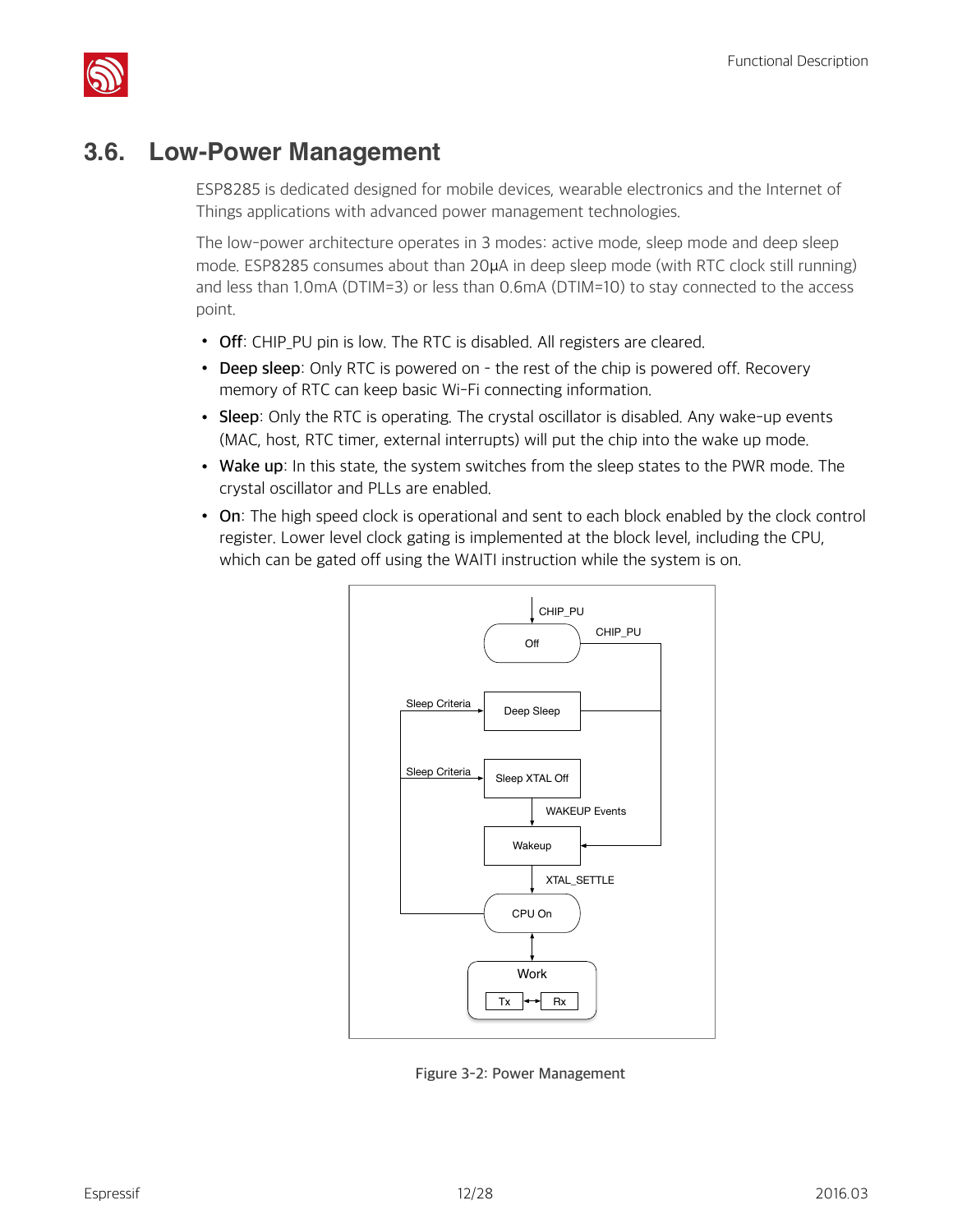

## **4. Peripheral Interface**

## **4.1. General Purpose Input/Output Interface (GPIO)**

ESP8285 has 17 GPIO pins which can be assigned to various functions by programming the appropriate registers. There are several kinds of GPIOs: digital only GPIOs, analog enabled GPIOs, capacitive touch enabled GPIOs, etc.

Each digital enabled GPIO can be configured with internal pull-up or pull-down, or set to high impedance, and when configured as an input, the data are stored in software registers; the input can also be set to edge-trigger or level trigger CPU interrupts. In short, the digital IO pads are bi-directional, non-inverting and tristate, which includes input and output buffer with tristate control inputs.

These pins can be multiplexed with other functions such as I2C, I2S, UART, PWM, IR Remote Control, etc.

For low power operations, the GPIOs can also be set to hold their state. For instance, when the chip is powered down, all output enable signals can be set to hold low.

Optional hold functionality can be built into the IO if requested. When the IO is not driven by the internal or external circuitry, the hold functionality can be used to hold the state to the last used state. The hold functionality introduces some positive feedback into the pad. Hence, the external driver that drives the pad must be stronger than the positive feedback. The required drive strength is small  $-$  in the range of 5μA to pull apart the latch.

## **4.2. Secure Digital Input/Output Interface (SDIO)**

ESP8285 has one Slave SDIO, the definitions of which are described below. 4-bit 25 MHz SDIO v1.1 and 4-bit 50 MHz SDIO v2.0 are supported.

| <b>Pin Name</b>   | <b>Pin Num</b> | <b>IO</b>   | <b>Function Name</b> |
|-------------------|----------------|-------------|----------------------|
| SDIO CLK          | 21             | IO6         | SDIO CLK             |
| SDIO DATAO        | 22             | IO7         | SDIO DATAO           |
| <b>SDIO DATA1</b> | 23             | IO8         | <b>SDIO DATA1</b>    |
| SDIO DATA 2       | 18             | 109         | SDIO DATA 2          |
| SDIO DATA 3       | 19             | <b>IO10</b> | SDIO DATA 3          |
| SDIO CMD          | 20             | <b>IO11</b> | SDIO CMD             |

#### **Table 4-1: Pin Definitions of SDIOs**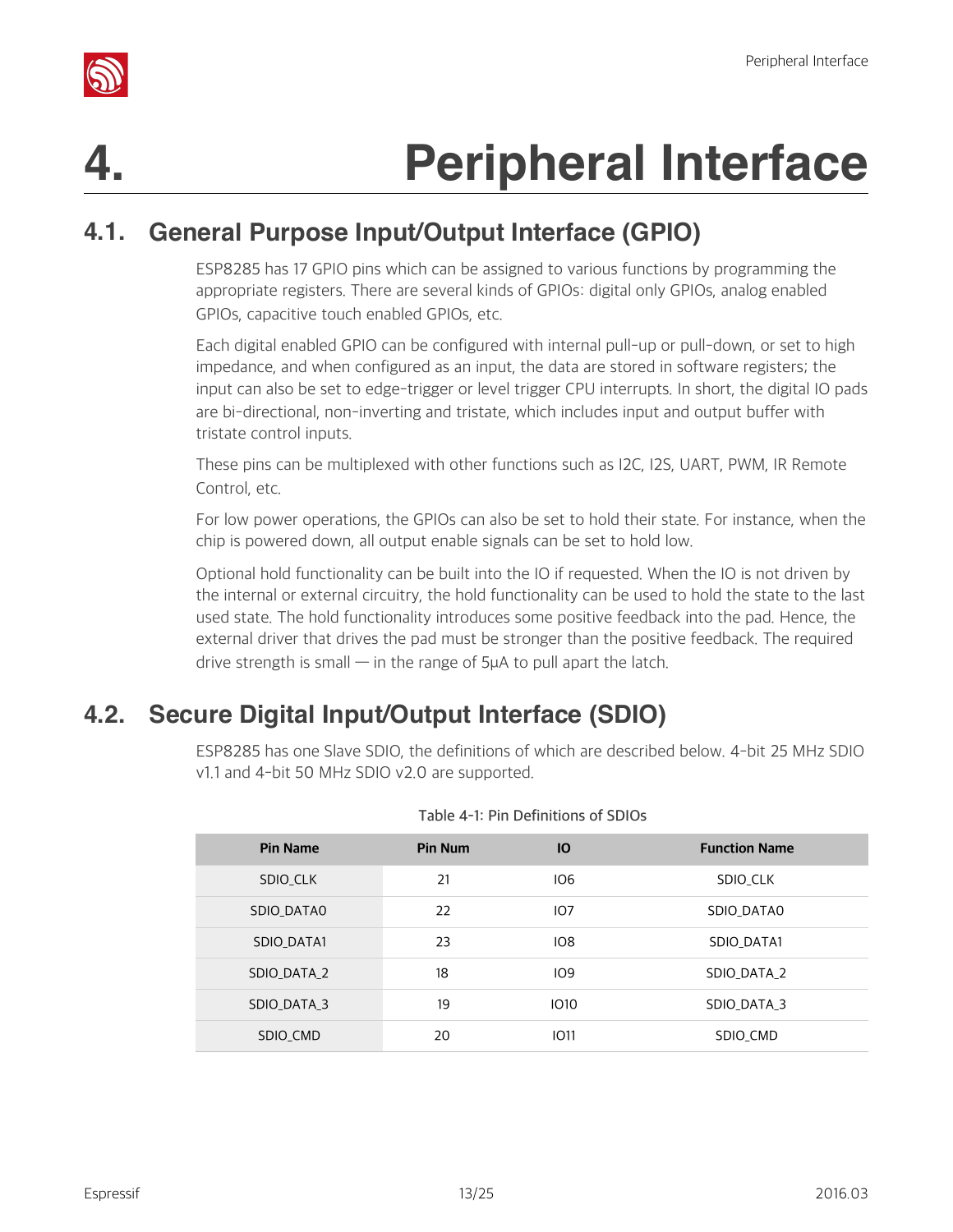

## **4.3. Serial Peripheral Interface (SPI/HSPI)**

ESP8285 has one general Slave/Master SPI, one Slave SDIO/SPI, and one general Slave/Master HSPI. Functions of all these pins can be implemented via hardware. The pin definitions are are described below.

### **4.3.1. General SPI (Master/Slave)**

| <b>Pin Name</b> | Pin Num | IO              | <b>Function Name</b> |
|-----------------|---------|-----------------|----------------------|
| SDIO_CLK        | 21      | IO6             | <b>SPICLK</b>        |
| SDIO_DATA0      | 22      | IO7             | SPIQ/MISO            |
| SDIO_DATA1      | 23      | IO8             | SPID/MOSI            |
| SDIO DATA 2     | 18      | IO9             | <b>SPIHD</b>         |
| SDIO DATA 3     | 19      | 1010            | <b>SPIWP</b>         |
| <b>UOTXD</b>    | 26      | IO1             | SPICS1               |
| GPIO0           | 15      | IO <sub>0</sub> | SPICS <sub>2</sub>   |

**Table 4-2: Pin Definitions of SPIs**

#### **Note:**

SPI mode can be implemented via software programming. The clock frequency is 80 MHz at maximum.

#### **4.3.2. HSPI (Slave)**

**Table 4-3: Pin Definitions of HSPI (Slave)**

| <b>Pin Name</b> | <b>Pin Num</b> | lО          | <b>Function Name</b> |
|-----------------|----------------|-------------|----------------------|
| <b>MTMS</b>     | 9              | <b>IO14</b> | <b>HSPICLK</b>       |
| <b>MTDI</b>     | 10             | <b>IO12</b> | HSPIQ/MISO           |
| <b>MTCK</b>     | 12             | IO13        | HSPID/MOSI           |
| <b>MTDO</b>     | 13             | <b>IO15</b> | <b>HPSICS</b>        |

### **4.4. I2C Interface**

ESP8285 has one I2C used to connect with micro-controller and other peripheral equipments such as sensors. The pin definition of I2C is as below.

|  |  | Table 4-4: Pin Definitions of I2C |  |  |
|--|--|-----------------------------------|--|--|
|--|--|-----------------------------------|--|--|

| <b>Pin Name</b> | Pin Num | IO   | <b>Function Name</b> |
|-----------------|---------|------|----------------------|
| <b>MTMS</b>     |         | 1014 | I2C_SCL              |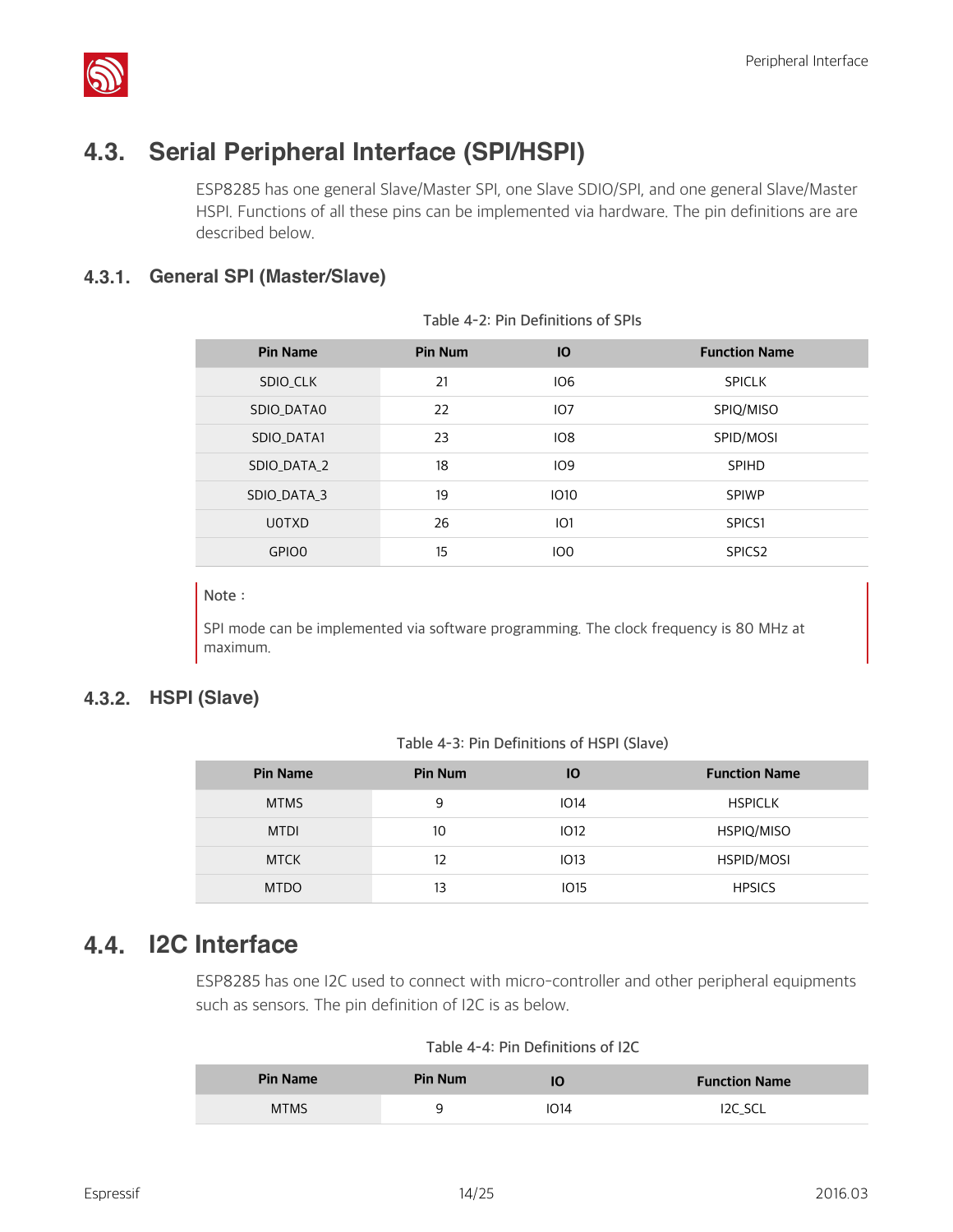

| <b>Pin Name</b> | <b>Pin Num</b> | <b>Function Name</b> |
|-----------------|----------------|----------------------|
| GPIO2           |                | I <sub>2</sub> C SDA |

Both I2C Master and I2C Slave are supported. I2C interface functionality can be realized via software programming, the clock frequency reaches 100 KHz at a maximum. It should be noted that I2C clock frequency should be higher than the slowest clock frequency of the slave device.

## **4.5. I2S Interface**

ESP8285 has one I2S data input interface and one I2S data output interface. I2S interfaces are mainly used in applications such as data collection, processing, and transmission of audio data, as well as the input and output of serial data. For example, LED lights (WS2812 series) are supported. The pin definition of I2S is as below. I2S functionality can be enabled via software programming by using multiplexed GPIOs, and linked list DMA is supported.

| <b>I2S Data Input</b> |                 |                 |                      |  |
|-----------------------|-----------------|-----------------|----------------------|--|
| <b>Pin Name</b>       | Pin Num         | IO              | <b>Function Name</b> |  |
| <b>MTDI</b>           | 10 <sup>°</sup> | <b>IO12</b>     | <b>I2SI DATA</b>     |  |
| <b>MTCK</b>           | 12              | <b>IO13</b>     | <b>I2SI BCK</b>      |  |
| <b>MTMS</b>           | 9               | IO14            | I2SI_WS              |  |
| <b>MTDO</b>           | 13              | <b>IO15</b>     | <b>I2SO BCK</b>      |  |
| <b>UORXD</b>          | 25              | IO3             | I2SO_DATA            |  |
| GPIO <sub>2</sub>     | 14              | IO <sub>2</sub> | I2SO WS              |  |

**Table 4-5: Pin Definitions of I2S**

## **4.6. Universal Asynchronous Receiver Transmitter (UART)**

ESP8285 has two UART interfaces UART0 and UART, the definitions are as below.

| Pin Type              | <b>Pin Name</b>   | Pin Num | <b>IO</b>       | <b>Function Name</b> |
|-----------------------|-------------------|---------|-----------------|----------------------|
|                       | <b>U0RXD</b>      | 25      | IO3             | <b>UORXD</b>         |
|                       | <b>UOTXD</b>      | 26      | IO1             | <b>UOTXD</b>         |
|                       | <b>MTDO</b>       | 13      | <b>IO15</b>     | <b>UORTS</b>         |
|                       | <b>MTCK</b>       | 12      | IO13            | <b>UOCTS</b>         |
|                       | GPIO <sub>2</sub> | 14      | IO2             | U1TXD                |
|                       | SD D1             | 23      | IO <sub>8</sub> | U1RXD                |
| <b>UARTO</b><br>UART1 |                   |         |                 |                      |

**Table 4-6: Pin Definitions of UART**

Data transfers to/from UART interfaces can be implemented via hardware. The data transmission speed via UART interfaces reaches 115200 x 40 (4.5 Mbps).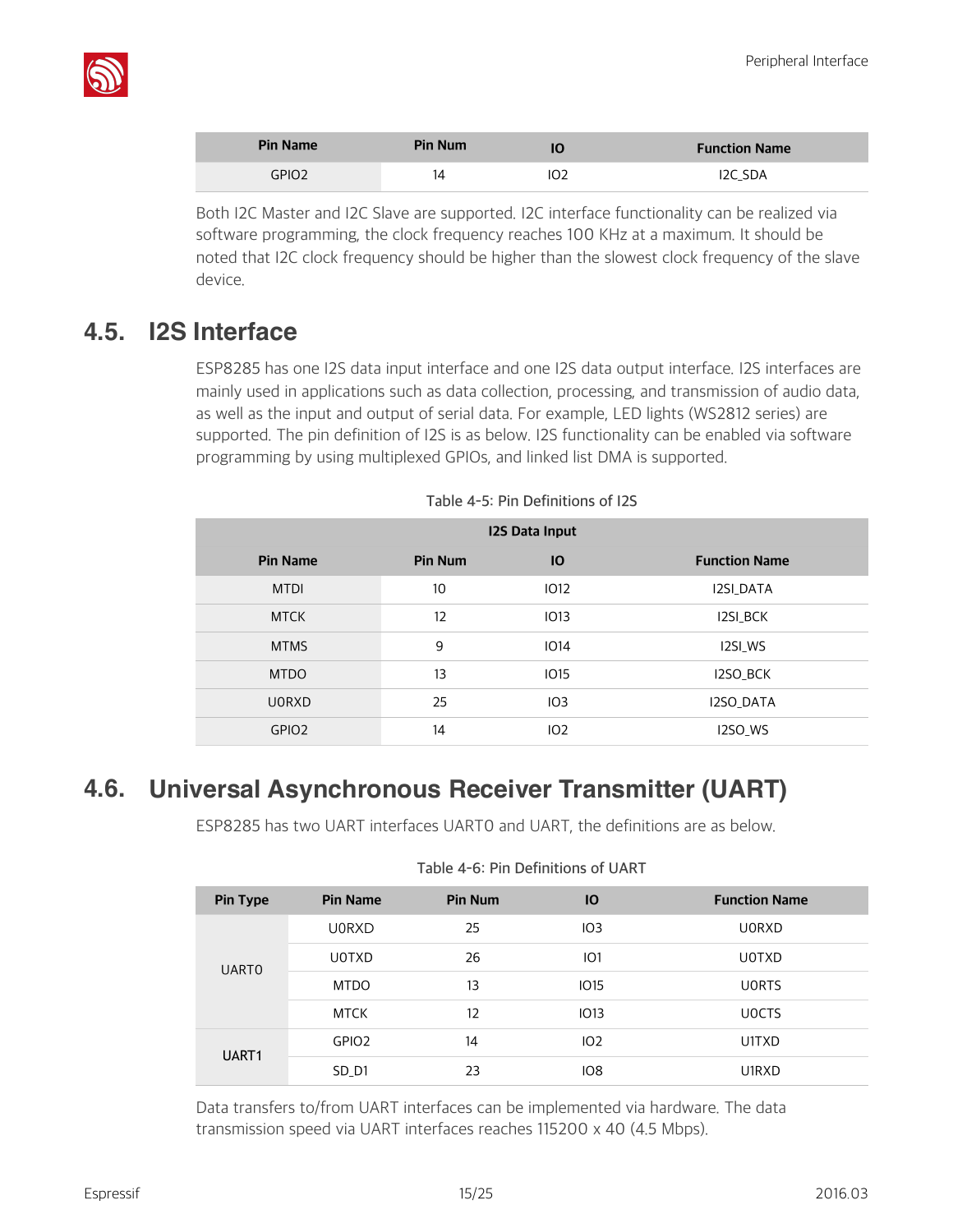

UART0 can be used for communication. It supports fluid control. Since UART1 features only data transmit signal (Tx), it is usually used for printing log.

#### **Note:**

By default, UART0 outputs some printed information when the device is powered on and booting up. The baud rate of the printed information is relevant to the frequency of the external crystal oscillator. If the frequency of the crystal oscillator is 40 MHz, then the baud rate for printing is 115200; if the frequency of the crystal oscillator is 26 MHz, then the baud rate for printing is 74880. If the printed information exerts any influence on the functionality of the device, it is suggested to block the printing during the power-on period by changing (U0TXD,U0RXD) to (MTDO,MTCK).

## **4.7. Pulse-Width Modulation (PWM)**

ESP8285 has four PWM output interfaces. They can be extended by users themselves. The pin definitions of the PWM interfaces are defined as below.

| <b>Pin Name</b> | <b>Pin Num</b> | <b>IO</b>   | <b>Function Name</b> |
|-----------------|----------------|-------------|----------------------|
| <b>MTDI</b>     | 10             | <b>IO12</b> | <b>PWMO</b>          |
| <b>MTDO</b>     | 13             | <b>IO15</b> | PWM1                 |
| <b>MTMS</b>     | 9              | IO14        | PWM <sub>2</sub>     |
| GPIO4           | 16             | IO4         | PWM3                 |

**Table 4-7: Pin Definitions of PWM**

The functionality of PWM interfaces can be implemented via software programming. For example, in the LED smart light demo, the function of PWM is realized by interruption of the timer, the minimum resolution reaches as much as 44 ns. PWM frequency range is adjustable from 1000 us to 10000 us, i.e., between 100Hz and 1 KHz. When the PWM frequency is 1 KHz, the duty ratio will be 1/22727, and over 14 bit resolution will be achieved at 1 KHz refresh rate.

## **4.8. IR Remote Control**

One Infrared remote control interface is defined as below.

| Table 4-8: Pin Definitions of IR Remote Control |  |  |
|-------------------------------------------------|--|--|
|                                                 |  |  |

| <b>Pin Name</b> | <b>Pin Num</b> | IO              | <b>Function Name</b> |
|-----------------|----------------|-----------------|----------------------|
| <b>MTMS</b>     | a              | <b>IO14</b>     | IR Tx                |
| GPIO5           | 24             | IO <sub>5</sub> | IR Rx                |

The functionality of Infrared remote control interface can be implemented via software programming. NEC coding, modulation, and demodulation are used by this interface. The frequency of modulated carrier signal is 38 KHz, while the duty ratio of the square wave is 1/3. The transmission range is around 1m which is determined by two factors: one is the maximum value of rated current, the other is internal current-limiting resistance value in the infrared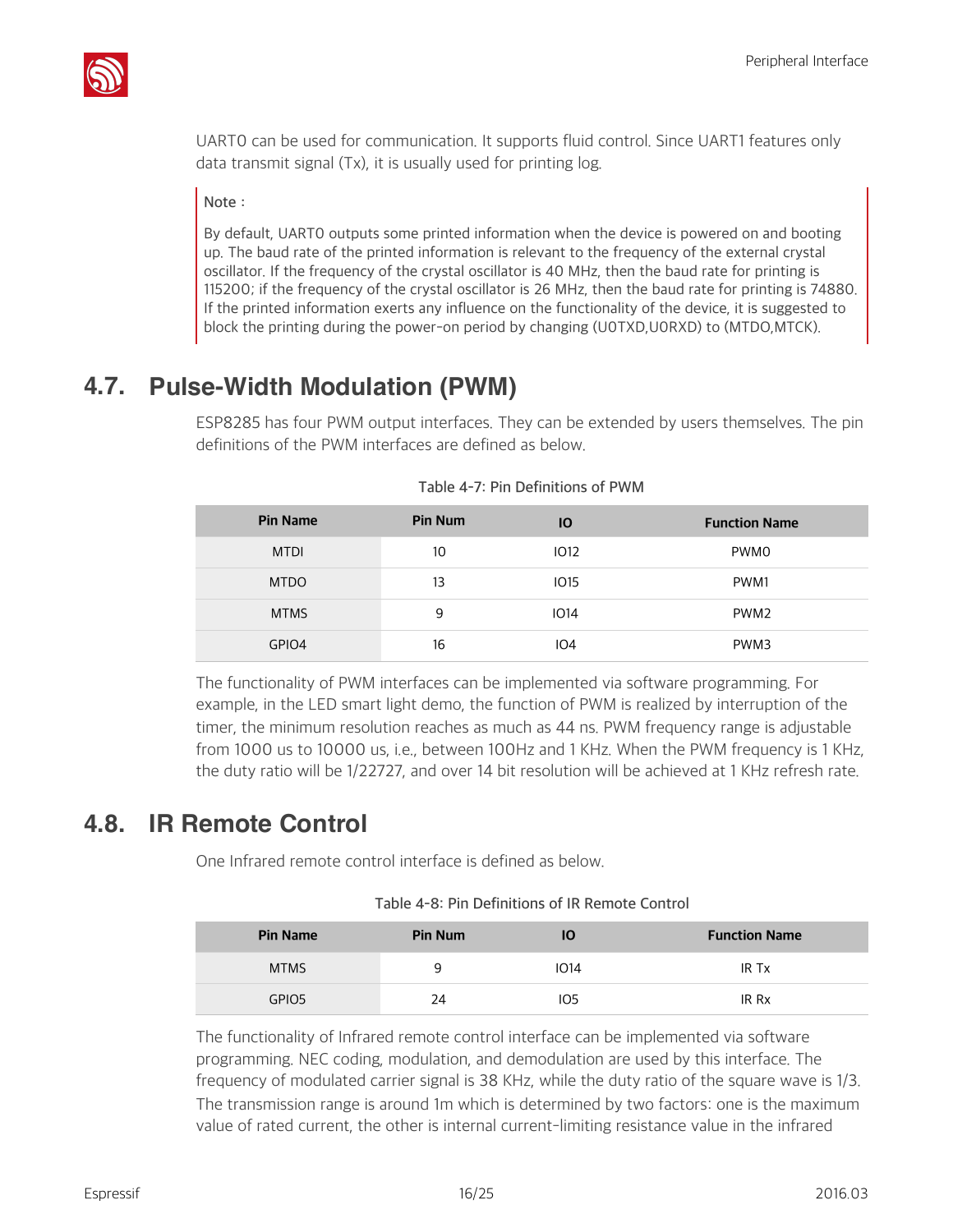

receiver. The larger the resistance value, the lower the current, so is the power, and vice versa. The transmission angle is between 15° and 30° which is determined by the radiation direction of the infrared receiver.

## **4.9. ADC (Analog-to-digital Converter)**

ESP8285 is embedded with a 10-bit precision SARADC. TOUT (Pin6) is defined as below.

| Table 4-9: Pin Definition of ADC |  |
|----------------------------------|--|
|----------------------------------|--|

| <b>Pin Name</b> | <b>Pin Num</b> | <b>Function Name</b> |
|-----------------|----------------|----------------------|
| <b>TOUT</b>     | b              | ADC Interface        |

The following two functions can be implemented using ADC (Pin 6). However, they cannot be implemented at the same time.

• Test the power supply voltage of VDD3P3 (Pin 3 and Pin 4).

| Hardware Design                    | TOUT must be dangled.                                                                              |
|------------------------------------|----------------------------------------------------------------------------------------------------|
| <b>RF Initialization Parameter</b> | The 107th byte of esp_init_data_default.bin (0 ~ 127 bytes), "vdd33_const"<br>must be set to OxFF. |
| <b>RF Calibration Process</b>      | Optimize the RF circuit conditions based on the testing results of VDD3P3 (Pin 3<br>and $Pin$ 4).  |
| User Programming                   | Use system get vdd33 instead of system adc read.                                                   |

• Test the input voltage of TOUT (Pin 6).

| Hardware Design                    | The input voltage range is 0 to 1.0V when TOUT is connected to external circuit.                                                                                                                                                                                                                                                                                |
|------------------------------------|-----------------------------------------------------------------------------------------------------------------------------------------------------------------------------------------------------------------------------------------------------------------------------------------------------------------------------------------------------------------|
| <b>RF Initialization Parameter</b> | The value of the 107th byte of $esp\_init\_data\_default.bin$ (0 $\sim$ 127 bytes),<br>"vdd33_const" must be set to the real power supply voltage of Pin 3 and Pin 4.<br>The working power voltage range of ESP8285 is between 1.8V and 3.6V, while<br>the unit of "vdd33_const" is 0.1V, therefore, the effective value range of<br>"vdd33 const" is 18 to 36. |
| <b>RF Calibration Process</b>      | Optimize the RF circuit conditions based on the value of "vdd33 const". The<br>permissible error is ±0.2V.                                                                                                                                                                                                                                                      |
| User Programming                   | Use system adc read instead of system get vdd33.                                                                                                                                                                                                                                                                                                                |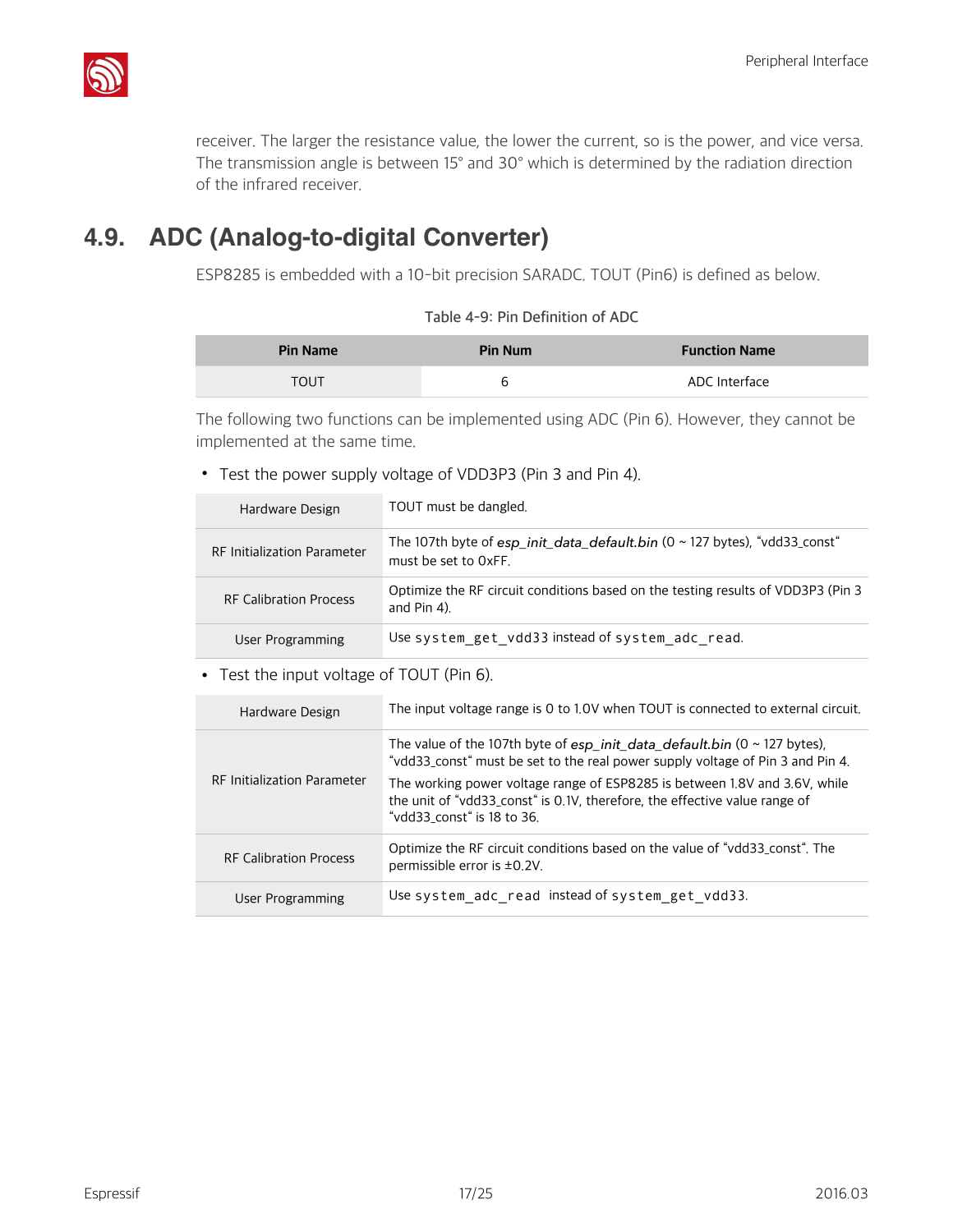

#### **Notes:**

*esp\_init\_data\_default.bin* is provided in SDK package which contains RF initialization parameters (0 ~ 127 bytes).

The 107th byte in *esp\_init\_data\_default.bin* is defined as "vdd33\_const". Definitions of "vdd33\_const" is as below.

- If vdd33 const = 0xff, the power voltage of Pin 3 and Pin 4 will be tested by the internal selfcalibration process of ESP8285 chipset itself. RF circuit conditions should be optimized according to the testing results.
- If 18 =< vdd33\_const =< 36, ESP8285 RF Calibration and optimization process is implemented via (vdd33\_const/10).
- If vdd33\_const < 18 or 36 < vdd33\_const < 255, ESP8285 RF Calibration and optimization process is implemented via the default value 3.0V.

### **4.10. LED Light and Button**

ESP8285 features 17 GPIOs, all of which can be assigned to support various functions of LED lights and buttons. Definitions of some GPIOs that are assigned with certain functions in demo application design are shown as below.

| <b>Pin Name</b> | <b>Pin Num</b> | Ю               | <b>Function Name</b> |
|-----------------|----------------|-----------------|----------------------|
| <b>MTCK</b>     | 12             | 1013            | Button (Reset)       |
| <b>GPIOO</b>    | 15             | IO <sub>0</sub> | Wi-Fi Light          |
| <b>MTDI</b>     | 10             | 1012            | Link Light           |

#### **Table 4-10: Pin Definition of LED and Button**

Altogether three interfaces have been defined, one is for the button, while the other two are for LED light. Generally, MTCK is used to control the reset button, GPIO0 is used as an signal to indicate the Wi-Fi working state, MTDI is used as a signal light to indicate communication status between the device and the server.

#### **Note:**

Most interfaces described in this chapter can be multiplexed. Pin definitions that can be defined is not limited to the ones herein mentioned, customers can self customise the functions of the pins according to their specific application scenarios via software programming and hardware design.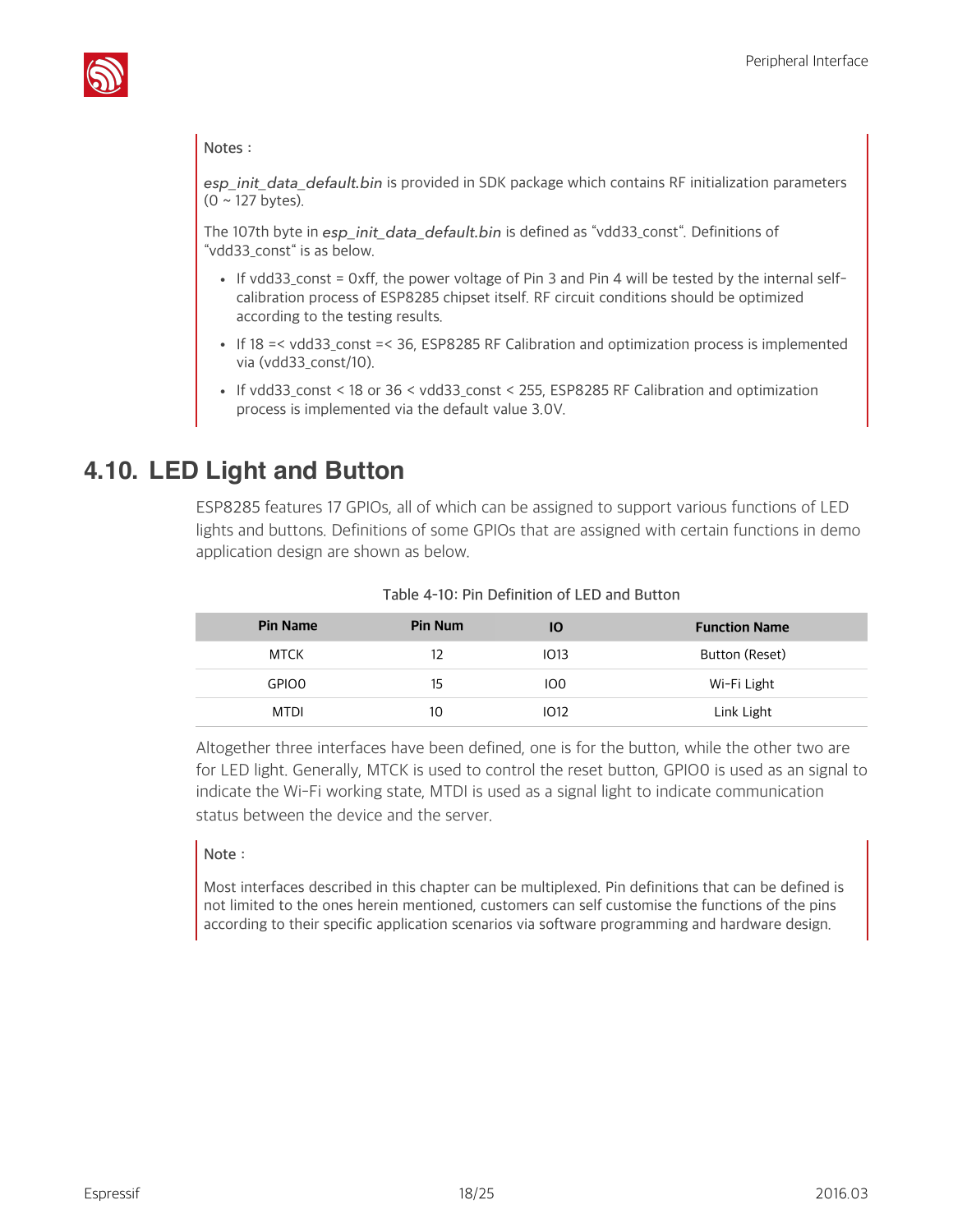

## **5. Electrical Specifications**

## **5.1. Electrical Characteristics**

| <b>Parameters</b>             |                               | <b>Conditions</b>         | <b>Min</b>        | <b>Typical</b> | <b>Max</b>       | <b>Unit</b> |  |
|-------------------------------|-------------------------------|---------------------------|-------------------|----------------|------------------|-------------|--|
| Storage Temperature Range     |                               |                           | $-40$             | Normal         | 125              | ້ໂ          |  |
| Maximum Soldering Temperature |                               | IPC/JEDEC J-<br>$STD-020$ |                   |                | 260              | ůΓ          |  |
|                               | Working Voltage Value         |                           | 3.0               | 3.3            | 3.6              | V           |  |
|                               | $V_{II}/V_{IH}$               |                           | $-0.3/0.75V_{10}$ |                | $0.25V_{10}/3.6$ | V           |  |
| I/O                           | $V_{OL}/V_{OH}$               |                           | $N/0.8V_{10}$     |                | $0.1V_{10}/N$    |             |  |
|                               | <b>I</b> MAX                  |                           |                   |                | 12               | mA          |  |
|                               | Electrostatic Discharge (HBM) | TAMB=25℃                  |                   |                | $\overline{2}$   | KV          |  |
|                               | Electrostatic Discharge (CDM) | TAMB=25℃                  |                   |                | 0.5              | KV          |  |

#### **Table 5-1: Electrical Characteristics**

## **5.2. Power Consumption**

| <b>Parameters</b>                            | Min | <b>Typical</b> | <b>Max</b> | <b>Unit</b> |
|----------------------------------------------|-----|----------------|------------|-------------|
| Tx802,11b, CCK 11Mbps, P OUT=+17dBm          |     | 170            |            | mA          |
| Tx 802.11g, OFDM 54Mbps, P OUT =+15dBm       |     | 140            |            | mA          |
| Tx 802.11n, MCS7, P OUT =+13dBm              |     | 120            |            | mA          |
| Rx 802.11b, 1024 bytes packet length, -80dBm |     | 50             |            | mA          |
| Rx 802.11g, 1024 bytes packet length, -70dBm |     | 56             |            | mA          |
| Rx 802.11n, 1024 bytes packet length, -65dBm |     | 56             |            | mA          |
| Modem-Sleep①                                 |     | 15             |            | mA          |
| Light-Sleep2                                 |     | 0.9            |            | mA          |
| Deep-Sleep <sup>3</sup>                      |     | 10             |            | μA          |
| Power Off                                    |     | 0.5            |            | μA          |

#### **Table 5-2: Power Consumption**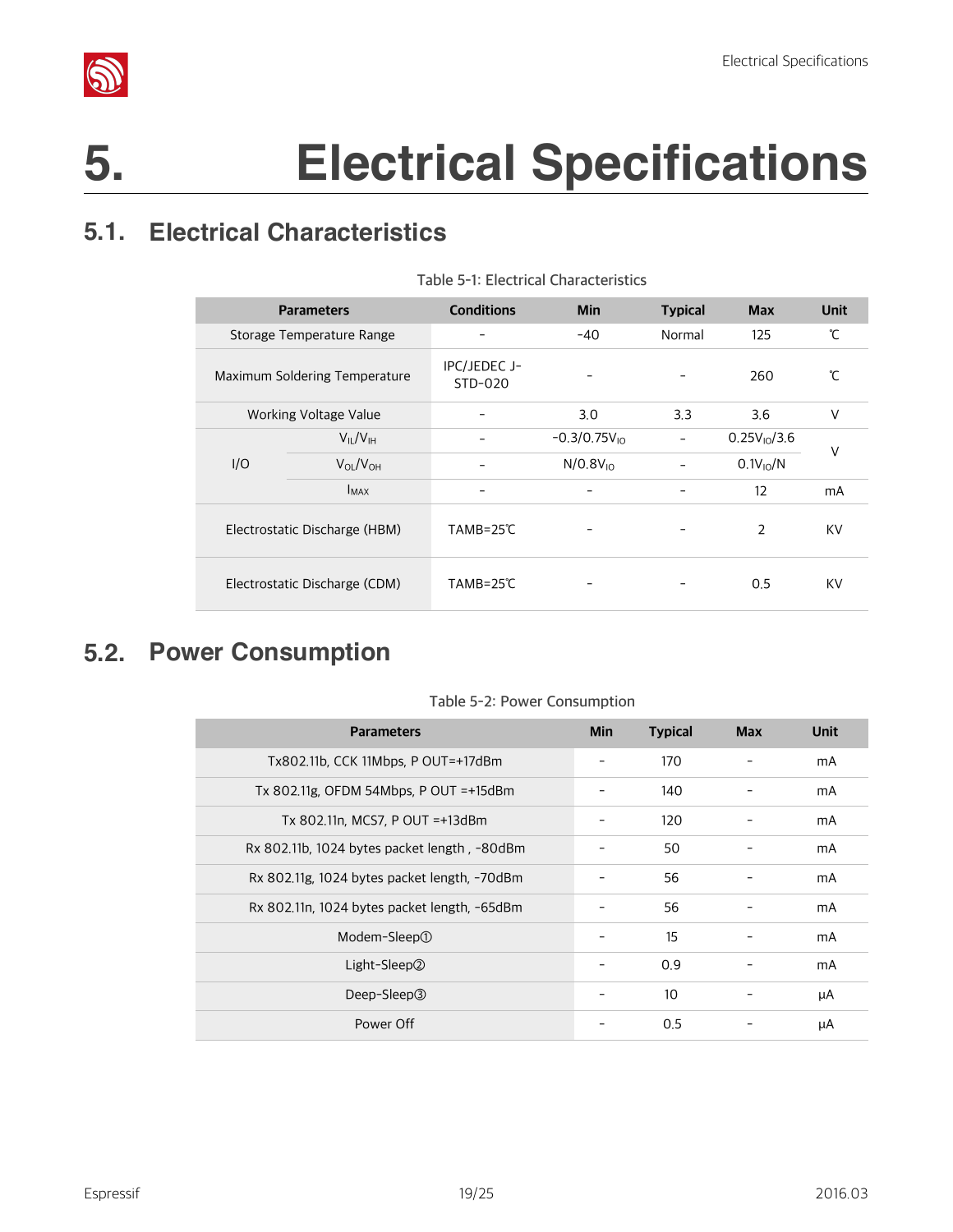

#### **Notes:**

- Modem Sleep mode is used in the applications that require the CPU to be working, as in PWM or I2S applications. According to 802.11 standards (like U-APSD), it shuts down the Wi-Fi Modem circuit while maintaining a Wi-Fi connection with no data transmission to optimize power consumption. E.g. in DTIM3, maintaining a sleep of 300ms with a wake-up of 3ms cycle to receive AP's Beacon packages at interval requires about 15mA current.
- During Light Sleep, the CPU may be suspended in applications like Wi-Fi switch. Without data transmission, the Wi-Fi Modem circuit can be turned off and CPU suspended to save power consumption according to the 802.11 standards (U-APSD). E.g. in DTIM3, maintaining a sleep of 300ms with a wake-up of 3ms to receive AP's Beacon packages at interval requires about 0.9mA current.
- During Deep Sleep, Wi-Fi is turned off. For applications with long time lags between data transmission, e.g. a temperature sensor that detects the temperature every 100s, sleeps for 300s and wakes up to connect to the AP (taking about 0.3  $\sim$  1s), the overall average current is less than 1mA.

## **5.3. Wi-Fi Radio Characteristics**

The following data are from tests conducted at room temperature with 3.3V and 1.1V power supplies.

| <b>Parameters</b>                | <b>Min</b>               | <b>Typical</b> | <b>Max</b>               | <b>Unit</b>              |  |  |
|----------------------------------|--------------------------|----------------|--------------------------|--------------------------|--|--|
| Input frequency                  | 2412                     |                | 2484                     | MHz                      |  |  |
| Input impedance                  |                          | 50             |                          | Ω                        |  |  |
| Input reflection                 |                          |                | $-10$                    | dB                       |  |  |
| Output power of PA for 72.2 Mbps | 15.5                     | 16.5           | 17.5                     | dB <sub>m</sub>          |  |  |
| Output power of PA for 11b mode  | 19.5                     | 20.5           | 21.5                     | dB <sub>m</sub>          |  |  |
| Sensitivity                      | ۳                        | ۳              | $\overline{\phantom{0}}$ | $\overline{\phantom{0}}$ |  |  |
| DSSS, 1 Mbps                     |                          | -98            |                          | dBm                      |  |  |
| CCK, 11 Mbps                     |                          | $-91$          |                          | dBm                      |  |  |
| 6 Mbps (1/2 BPSK)                |                          | $-93$          |                          | dBm                      |  |  |
| 54 Mbps (3/4 64-QAM)             | $\overline{\phantom{a}}$ | $-75$          |                          | dBm                      |  |  |
| HT20, MCS7 (65 Mbps, 72.2 Mbps)  | $\qquad \qquad$          | $-72$          | $\qquad \qquad$          | dBm                      |  |  |
| Adjacent Channel Rejection       |                          |                |                          |                          |  |  |
| OFDM, 6 Mbps                     |                          | 37             |                          | dB                       |  |  |
| OFDM, 54 Mbps                    |                          | 21             |                          | dB                       |  |  |
| HT20, MCSO                       | $\overline{a}$           | 37             |                          | dB                       |  |  |
| HT20, MCS7                       |                          | 20             |                          | dB                       |  |  |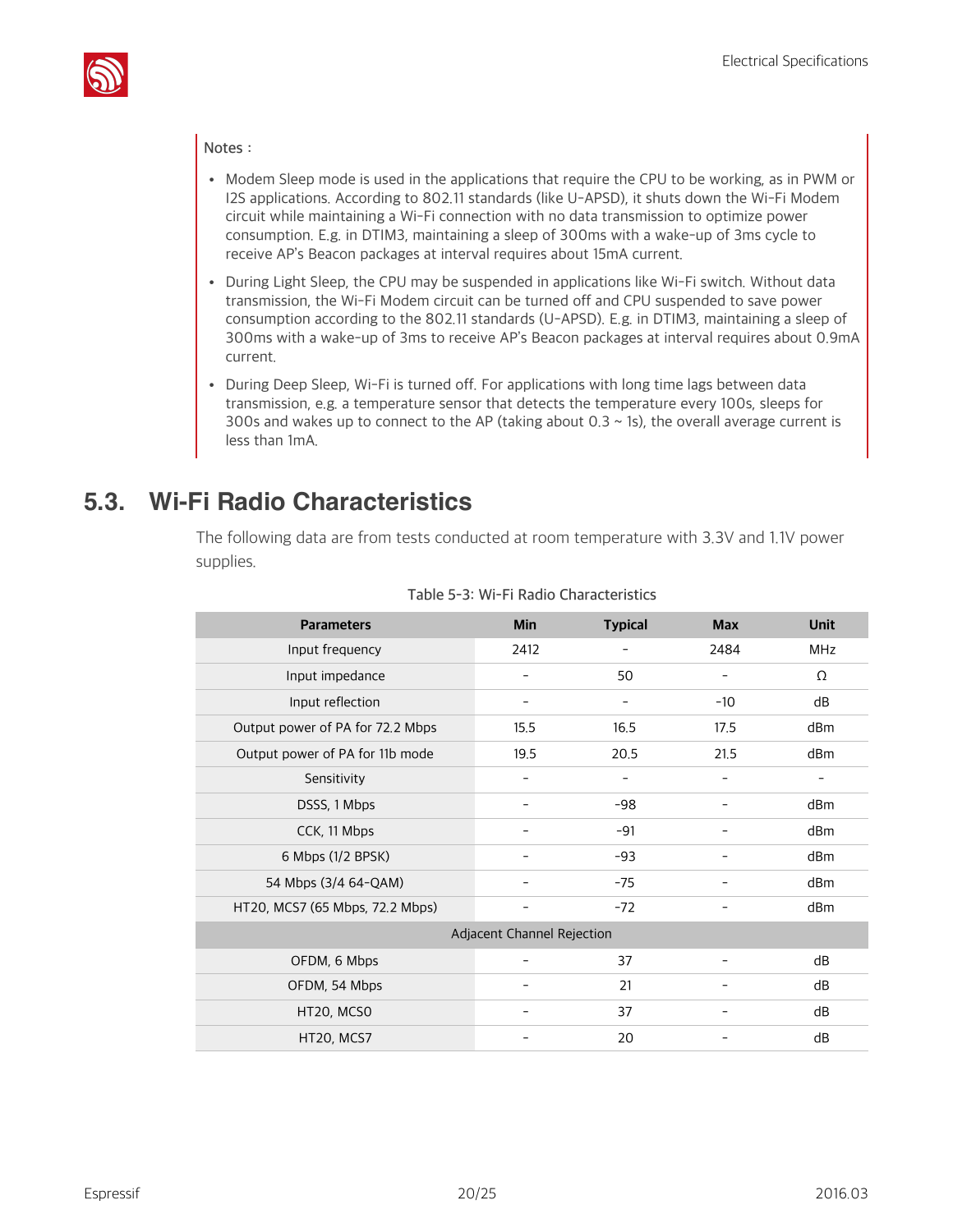

# **6. Package Information**



**Figure 6-1: ESP8285 Package**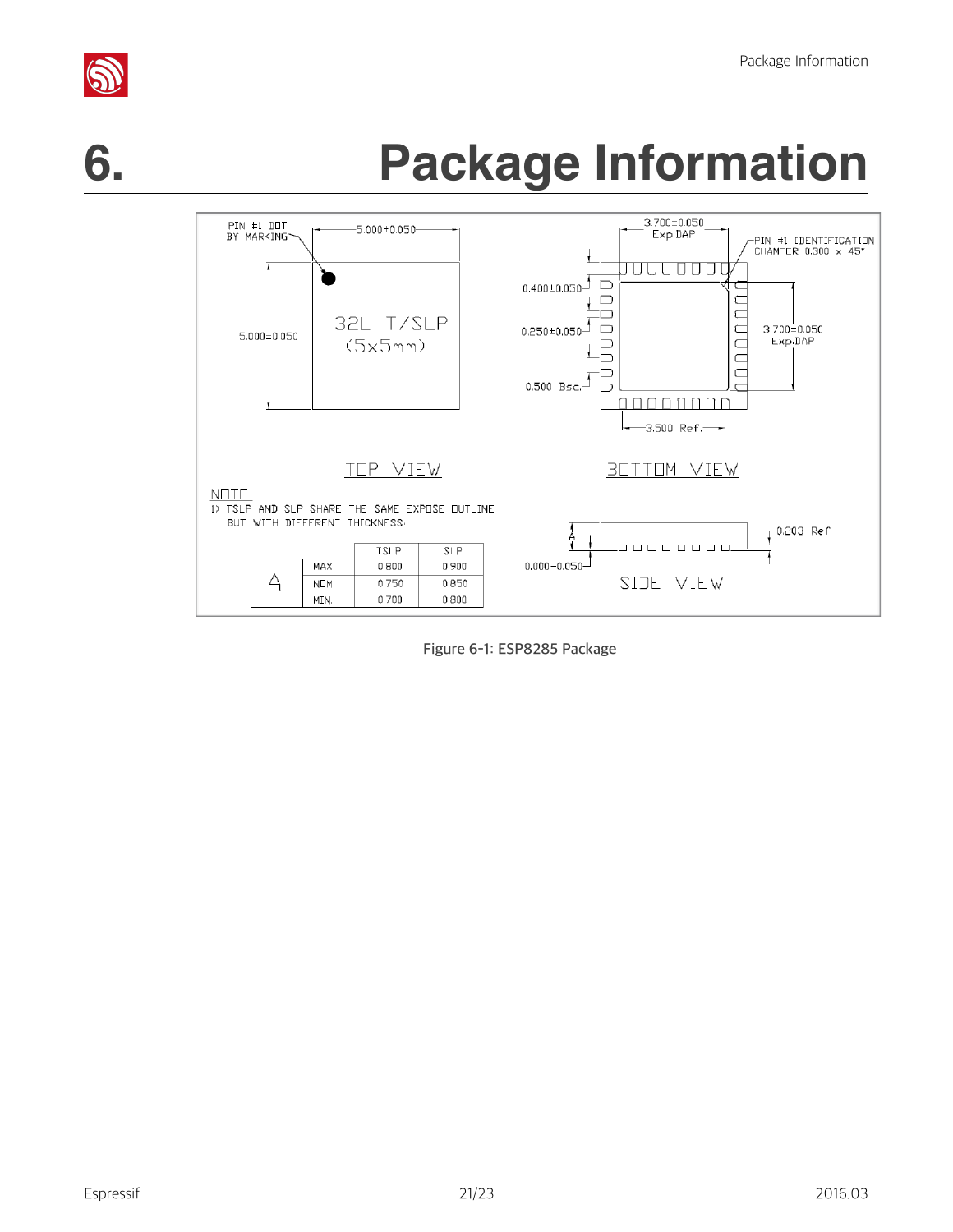## **I. Appendix - Pin List**

The Appendix - Pin List provides detailed pin information as follows.

- Digital Die Pin List
- Buffer Sheet
- Register List
- Strapping List

#### **Notes:**

- INST\_NAME refers to the IO\_MUX REGISTER defined in eagle\_soc.h, for example MTDI\_U refers to PERIPHS\_IO\_MUX\_MTDI\_U.
- Net Name refers to the pin name in schematic.
- Function refers to the multifunction of each pin pad.
- Function number  $1 \sim 5$  correspond to FUNCTION  $0 \sim 4$  in SDK. For example, set MTDI to GPIO12 as follows.
	- #define FUNC\_GPIO12 3 //defined in eagle\_soc.h
	- PIN\_FUNC\_SELECT(PERIPHS\_IO\_MUX\_MTDI\_U,FUNC\_GPIO12)